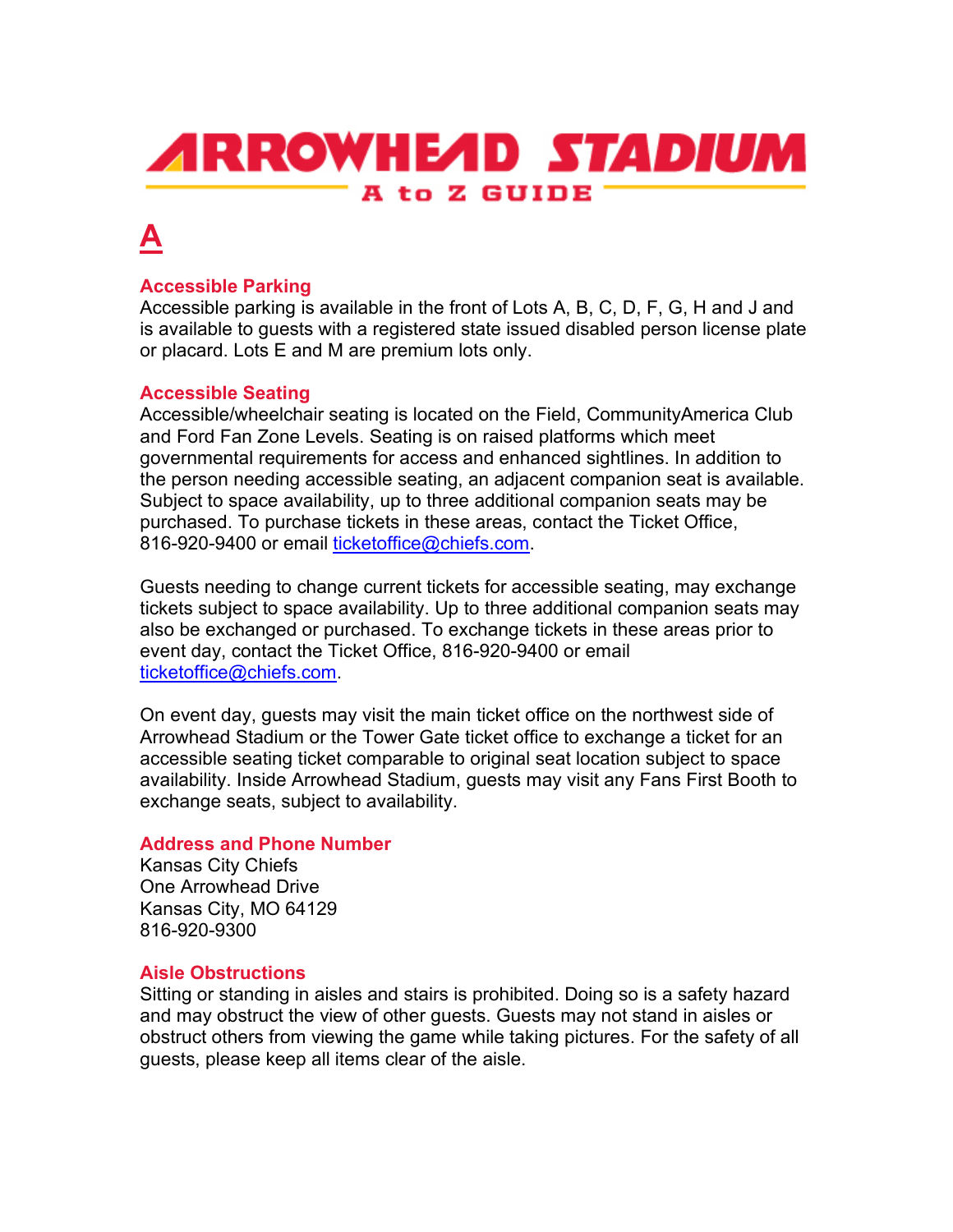## **Alcoholic Beverages**

Policies pertaining to alcohol are in place so that all guests can enjoy the event in a safe and comfortable environment.

- Outside alcohol including but not limited to flasks and air plane bottles, is prohibited from entry into Arrowhead Stadium.
- Intoxicated or alcohol impaired guests may be refused admission to Arrowhead Stadium.
- State law requires that all persons consuming alcohol be at least 21 years of age.
- If guests are under the age of 35, he or she will be asked to show valid identification indicating their age prior to purchasing any alcoholic beverages.
- Only two (2) alcoholic beverages per ID may be purchased at a time.
- No alcoholic beverages will be sold to anyone perceived to be alcohol impaired or intoxicated.
- No alcohol will be sold after the end of the third quarter in the Field and Upper Levels. It is at management's discretion to stop the sale of alcohol earlier than the third quarter if they deem necessary. For non-football events, alcohol cut-off times will be determined by Arrowhead Stadium management.

The Kansas City Chiefs promote responsible drinking and positive fan behavior at Arrowhead Stadium. The Chiefs alcohol management plan ensures that fans have a safe and fun experience. For more information about the Bud Light Good Sport Designated Driver program, visit a Fans First Booth.

## **Ambassadors**

The Kansas City Chiefs Ambassadors are a group of former Chiefs players living in the greater Kansas City area, dedicated to supporting the Kansas City Chiefs football team and its fans. The Ambassadors raise money for numerous charities through their annual golf tournament and other fundraising endeavors. They also make numerous appearances in the community. To learn more about the Chiefs Ambassadors please visit [https://www.chiefs.com/community/ambassadors,](https://www.chiefs.com/community/ambassadors) email [chiefsalumni@chiefs.nfl.com](mailto:chiefsalumni@chiefs.nfl.com) or call 816-920-4306.

## **Angel Cheerleader Program**

For information regarding the Angel Cheerleader program please call 816-920-4525 or visit [www.chiefs.com/cheerleaders](http://www.chiefs.com/cheerleaders)

## **Appearances**

Chiefs Cheerleaders 816-920-4847 [chiefs.com/cheerleaders](http://www.chiefs.com/cheerleaders/index.html)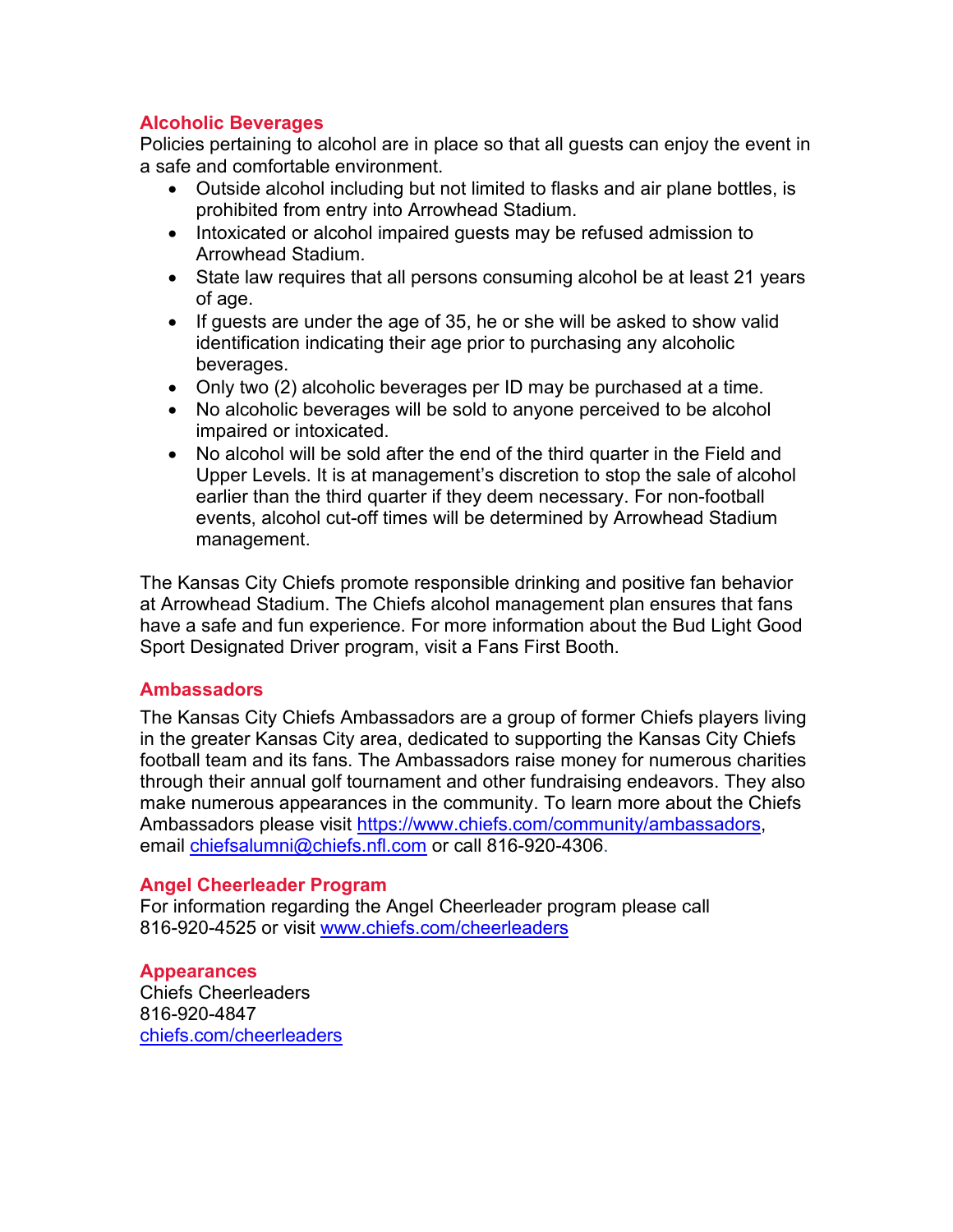Chiefs Ambassadors 816-920-4516 [chiefs.com/community/ambassadors](https://www.chiefs.com/community/ambassadors)

KC Wolf 816-920-4212 [chiefs.com/cheerleaders/kcwolf](https://www.chiefs.com/cheerleaders/kcwolf)

## **Assisted Listening Devices**

Assisted Listening Devices are available during all major events. Please visit the Fans First Booth at section 114 for assistance. Devices are available for free of charge and either a driver's license or credit card will be required as a deposit. Failure to return device, will be subject to a replacement fee.

### **Attire**

Guest attire must not have foul, abusive messages or images. Clothing worn should also offer appropriate body coverage given the public nature of the events. Please also reference the Fan Code of Conduct for more information.

### **Autographs**

Due to the numerous inquiries for player autographs, the Kansas City Chiefs do not accept any autograph requests. Please note that the Kansas City Chiefs assume no responsibility for any items sent and cannot guarantee that correspondence will be answered or items returned.

Fans are encouraged to sign up for Chiefs Kingdom Rewards at ChiefsKingdomRewards.com or via the Chiefs Mobile App for free for the opportunity to earn and redeem points for autographed memorabilia.

## **Automated Teller Machines (ATMs)**

ATMs are located on each level of the stadium (Field Level, CommunityAmerica Club Level and Upper Level) and near the Sprint Gate & CommunityAmerica Gate.

- Field Level Locations: 106; 114; 124
- CommunityAmerica Club Level Locations: 209; 231
- Upper Level Locations: 304; 327

#### **Automobile Assistance**

Having car troubles? Call Chiefs Fan Experience at 816-920-4237 to have a tow service dispatched to your location.

#### **Away Game Tickets**

Fans looking for tickets to away games may check ticket availability by contacting the host team or by visiting the NFL Ticket Exchange online at [www.nfl.com/ticketexchange](http://www.nfl.com/ticketexchange) or contacting Primesport at [www.primesport.com.](http://www.primesport.com/)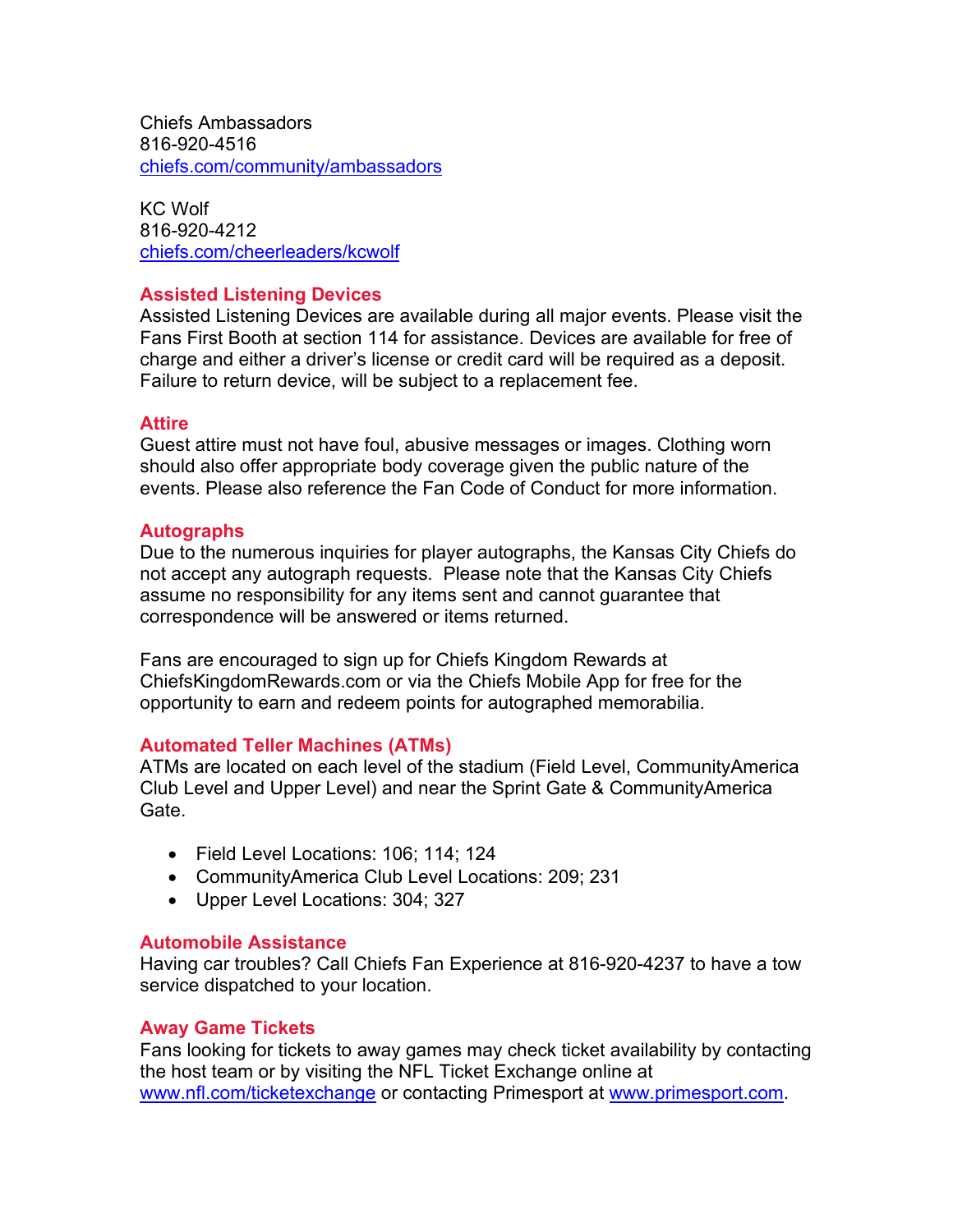## **Baby Bottles**

**B**

Plastic baby bottles are permitted into the stadium but are subject to inspection by security upon entering.

## **Baby Changing Stations**

All Family Restrooms have changing stations and are located on each level of Arrowhead Stadium. Changing stations are also located in many women's and men's restrooms.

- Field Level: 108; 113; 126; 131
- CommunityAmerica Club Level: 206; 219; 229; 242
- Upper Level: 304; 310; 316; 324; 332; 338; 344

## **Bags**

Guests are strongly encouraged to not bring any type of bag. Guests will be able to carry the following style and size bag, package, or container at stadium plaza areas, stadium gates, or when approaching queue lines of fans awaiting entry into the stadium:

- Bags that are clear plastic, vinyl or transparent PVC and do not exceed 12" x 6" x 12"
- One-gallon resealable, clear plastic storage bags (Ziploc bag or similar).
- Small clutch bags are not to exceed 4.5" x 6.5" (approximately the size of a hand), with or without a handle or strap, along with one of the clear bag options.
- An exception will be made for medically necessary items after proper inspection.

Prohibited items include but are not limited to: purses larger than a clutch bag, coolers, briefcases, backpacks, fanny packs, clinch bags, luggage of any kind, computer bags and camera bags or any bag larger than the permissible size. For more information, please [click here.](https://www.chiefs.com/stadium/clearbag)

## **Banners and Signs**

Banners are permitted inside Arrowhead Stadium as long as they do not interfere with other guest's sight-lines and are no larger than 3′ x 5′. All signs will be subject to security screening. Any sign deemed inappropriate by security will not be allowed into Arrowhead Stadium.

- Cannot be commercial, offensive or in poor taste.
- Banners and signs may not be hung on walls, rails, stadium padding, LED boards, or any other structure of Arrowhead Stadium.
- They cannot interfere with stadium signage or present safety hazards.
- For safety reasons poles of any kind will not be permitted.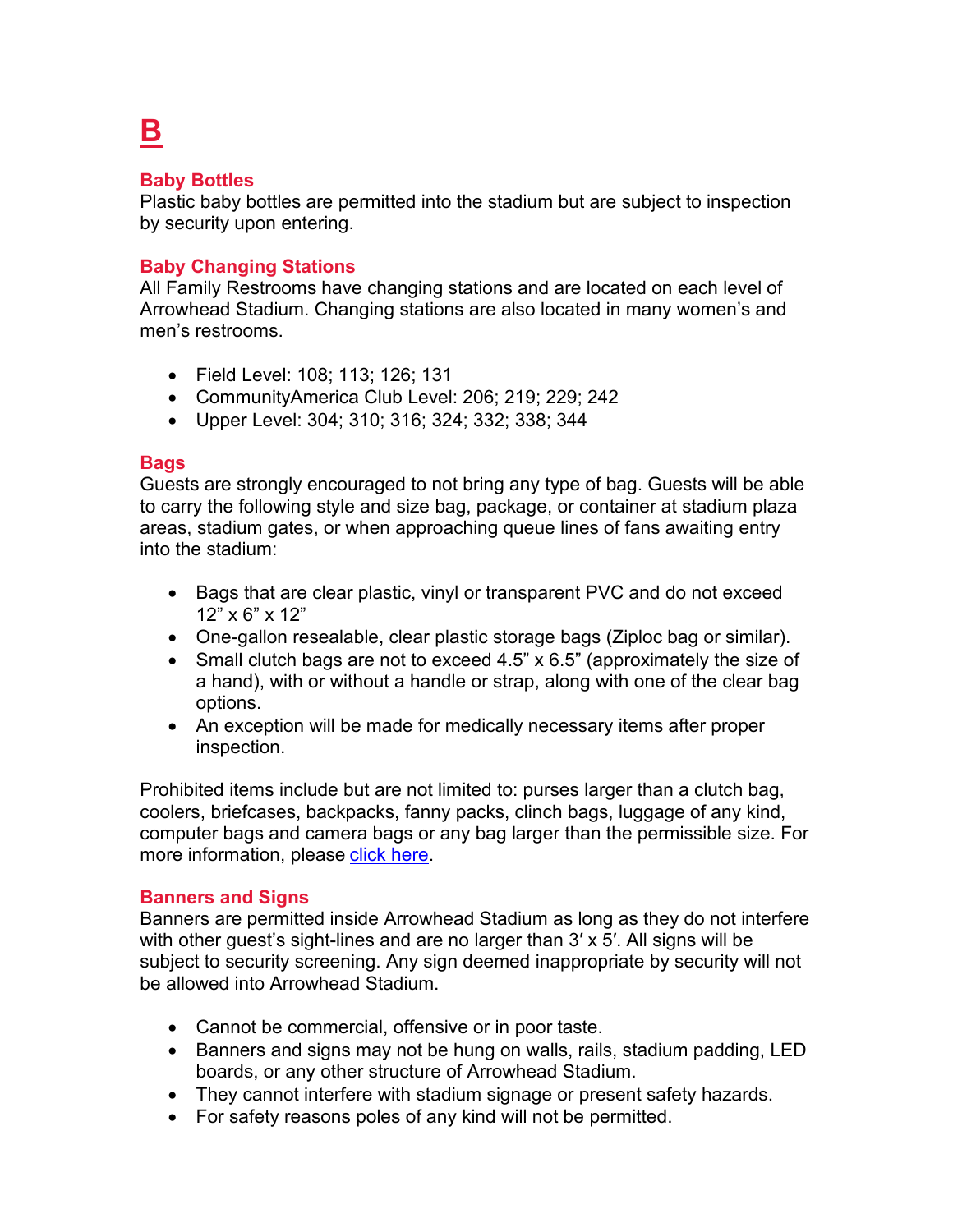#### **Bells**

Bells and other noisemakers are prohibited in Arrowhead Stadium.

#### **Binoculars**

Binoculars are permitted in Arrowhead Stadium as long as they are carried or in a clear plastic, vinyl, or transparent PVC bag measuring 12" x 6" x 12" or less. The bag and binoculars are subject to inspection.

#### **Blankets**

Blankets are permitted in Arrowhead Stadium, as long as they are carried in through security screening over the shoulder.

#### **Bottles/Cans**

Bottles and cans of any type, (excluding one factory sealed bottle of water of 20 oz. or less in size per guest) are prohibited from being brought into the stadium. Any guest deliberately concealing alcohol which is found during the pat-down process will be prohibited from entering the facility. Any guest found to be consuming from or in possession of a prohibited container inside of Arrowhead Stadium will be subject to ejection.

If a guest has a special need that requires a specific type of drink, please contact Fan Experience at 816-920-4237 to obtain a medical exemption letter. Guests may present this letter to Security when entering the stadium.

#### **Breast Pumps**

Breast pumps and supplies are permitted in Arrowhead Stadium, as long as they are carried in a clear plastic, vinyl, or transparent PVC bag measuring 12" x 6" x 12" or less. The bag, breast pump and supplies are subject to inspection. A Nursing Lounge is located inside of Gate G at the Plaza level.

#### **Broadcast Information**

Broadcast information for an event conducted at Arrowhead Stadium is available at the Fans First Booths.

#### **Bud Light Good Sport Designated Driver**

The Kansas City Chiefs promote responsible drinking and positive fan behavior at Arrowhead Stadium. The Chiefs alcohol management plan ensures that fans have a safe and fun experience. Guests who wish to enroll in the Bud Light Good Sport Designated Driver Program should visit a Fans First Booth located on the Field and Upper Levels of Arrowhead Stadium. CommunityAmerica Club Level patrons may visit a concierge location to enroll in the program. Designated drivers will receive a coupon for a free non-alcoholic beverage. Individuals will also be registered in a prize drawing at that time. For more information about the Bud Light Good Sport Designated Driver, visit a Fans First Booth.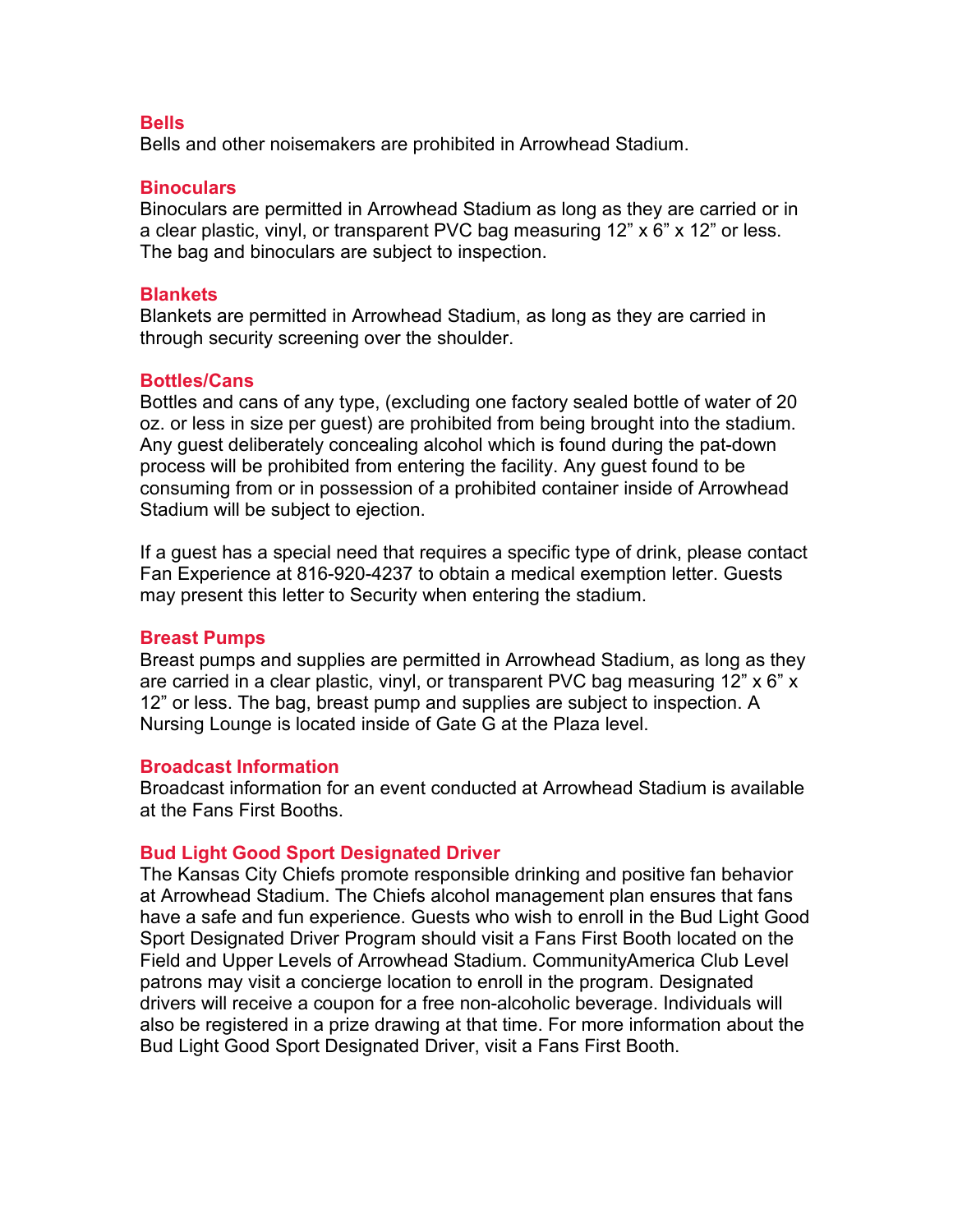## **Bus Service**

Bus transportation is available to Arrowhead Stadium through KCATA on the RideKC 47-Broadway line. Visit [www.ridekc.org](http://www.ridekc.org/) for more information.

\_\_\_\_\_\_\_\_\_\_\_\_\_\_\_\_\_\_\_\_\_\_\_\_\_\_\_\_\_\_\_\_\_\_\_\_\_\_\_\_\_\_\_\_\_\_\_\_\_\_\_\_\_\_

# **C**

#### **Cameras**

Video cameras or professional cameras are prohibited in Arrowhead Stadium. Small still cameras are permitted in Arrowhead Stadium, as long as they are carried or in a clear plastic, vinyl, or transparent PVC bag measuring 12" x 6" x 12" or less. The bag and small still camera is subject to inspection. Small still cameras are considered any camera that is smaller than 6″ in length and width. Tripods, monopods, and camera lens longer than 6" (detachable or nondetachable) are not permitted.

#### **Car Seats**

Car seats are permitted if a ticket has been purchased for the child. Car seats will be subject to security screening.

#### **Cell Phones**

Guests are welcome to use cell phones in Arrowhead Stadium provided their use does not disturb other guests. However, taking videos is prohibited. Any footage captured on a cell phone or portable device without the written permission of stadium management is not permitted. Guests may be asked to delete any video footage captured.

#### **Charging Stations powered by Evergy**

Portable charging stations are available for guests in need of re-charging their mobile devices.

- Field Level: 129
- CommunityAmerica Club Level: 221
- Upper Level: 305; 336

#### **Chewing Gum**

Guests may use chewing gum only if it does not create a disturbance to those guests around them. It must be deposited into a personal/discrete container and/or trash receptacle.

#### **Chewing Tobacco**

Guests may use chewing tobacco discretely only when it is deposited into a personal/discrete container and does not create a disturbance to those guests around them.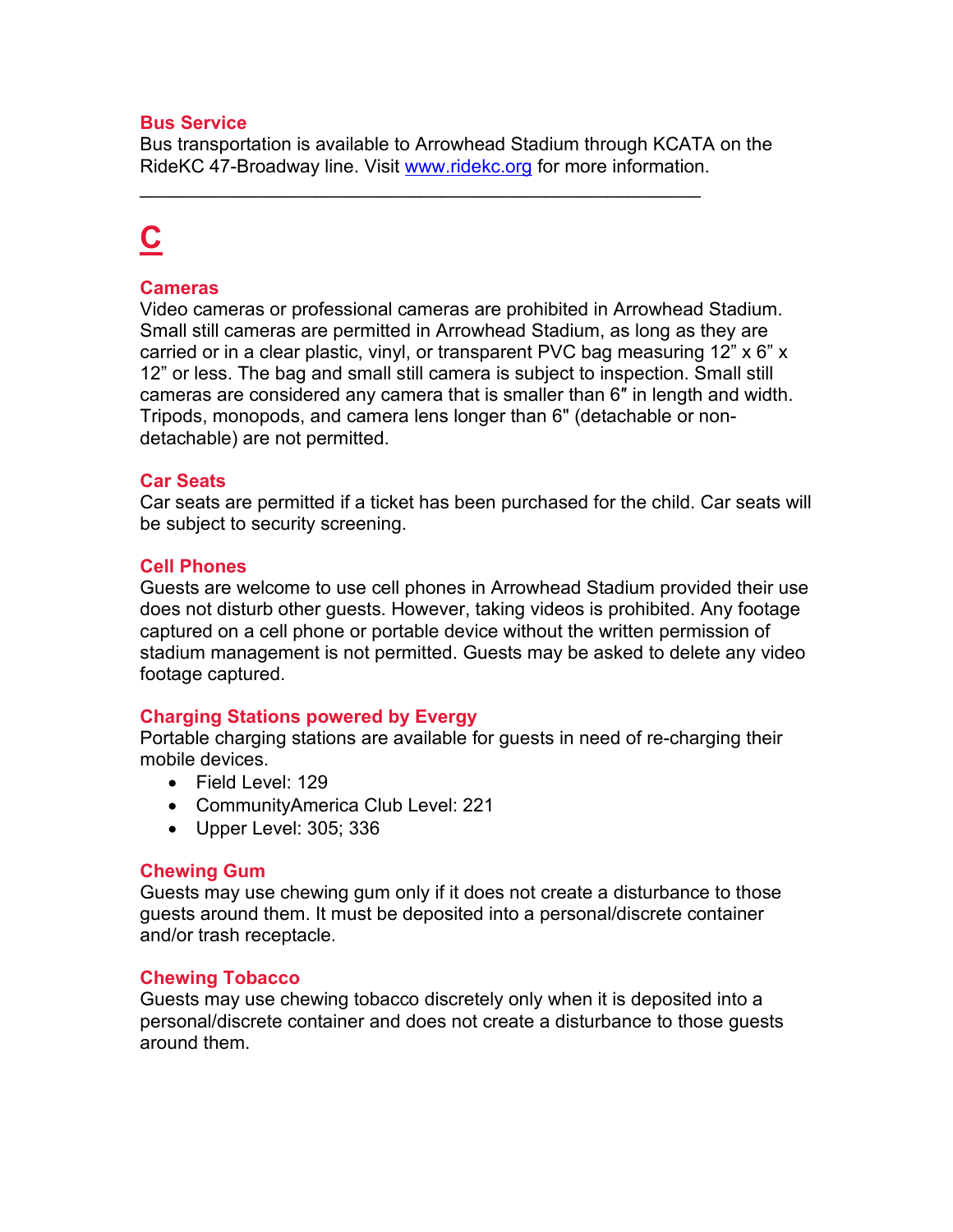#### **Chiefs Cheerleaders**

The Chiefs Cheerleaders are incredibly dynamic women, traveling domestically and internationally meeting Chiefs fans and America's military. Chiefs Cheerleaders strive to entertain and lift the spirits of the Chiefs Kingdom. For information regarding the Kansas City Chiefs Cheerleaders, appearance requests, youth programs, auditions or tryouts, please call 816-920-4847 or visit [www.chiefs.com/cheerleaders.](http://www.chiefs.com/cheerleaders)

### **Chiefs Kingdom Kids**

Sign your child up for Chiefs Kingdom Kids for FREE today and receive a Chiefs football as a welcome gift. Chiefs Kingdom Kids is available for any child ages 6- 12, and members will get year-round information about all the youth-related activities the Chiefs provide. Members will get a yearly birthday card, invites to exclusive events, a chance to enter a Preseason Ticket Giveaway and more! Join Chiefs Kingdom Kids today at [www.Chiefs.com/Kids.](http://www.chiefs.com/Kids)

### **Chiefs Kingdom Rewards**

Chiefs Kingdom Rewards is a program designed to extend the Season Ticket Members experience beyond gameday. It is also for non-season ticket members and is completely free to all fans and is a way to engage with the team every day of the year providing you the opportunity to earn and redeem points for unique prizes and memorabilia.

**Ticket Management -** Flexible ticket management options including complimentary ticket viewing, forwarding & donating plus the ability to resell tickets through NFL TicketExchange, the official ticket exchange marketplace of the NFL.

**Kingdom Rewards -** Season Ticket Members will have opportunities to win unique prizes and gameday experiences with points earned for purchases and engagement with the Chiefs. Gameday experiences go live on Chiefs Kingdom Rewards every Monday at 9:00 a.m. before a home game.

**Special Savings -** Present the Chiefs Mobile App or Season Ticket Member Card to enjoy special pricing at concession stands and a 15% discount at the Chiefs Pro Shop. For more information on Chiefs Kingdom Rewards, please visit [www.ChiefsKingdomRewards.com](http://www.chiefskingdomrewards.com/) or contact Chiefs Fan Experience at 816-920-4237 or [fanexperience@chiefs.com.](mailto:fanexperience@chiefs.com)

## **Chiefs Pro Shop**

The 4,000 square feet Kansas City Chiefs Team Pro Shop is located on the north side of Arrowhead Stadium, directly behind Founder's Plaza. The Team Pro Shop has the largest selection of Chiefs Merchandise in the Kansas City area including men's, women's and youth apparel, items for the home, one-of-a-kind souvenirs and many other items.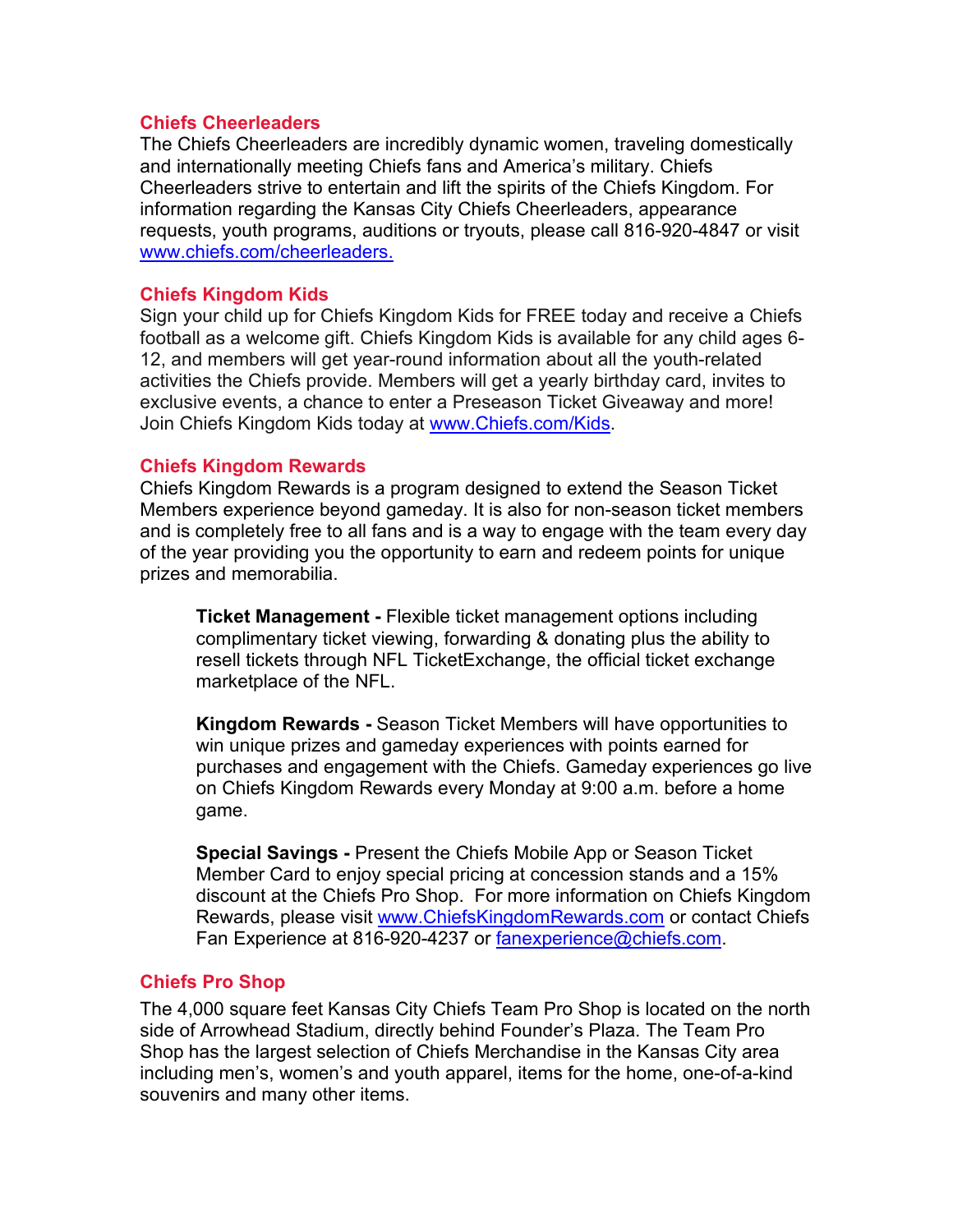During the season, the Pro Shop is open Monday through Saturday from 9:00 a.m. to 6:00 p.m. and Sundays during home Chiefs games.

The Pro Shop off-season hours are Tuesday through Saturday, 10:00 a.m. to 4:00 p.m.

## **Chiefs Pro Shop Online**

Guests who wish to shop online for Chiefs merchandise, may do so at [shop.chiefs.com.](https://shop.chiefs.com/)

## **Chiefs Sports Lab powered by GEHA**

The Chiefs Sports Lab is a destination for students and youth groups that promotes the importance of being active in daily life, good nutrition and healthy living. The Chiefs Sports Lab features hands-on and interactive computer activities.

The one-of-a-kind educational center aligns with the Missouri Grade Level Expectation (GLEs) and Kansas Standards, Benchmarks and Indications (SBIs) in Science, Physical Education and Health.

The admission fee includes entry to the Chiefs Sports Lab and a behind-thescenes stadium tour. Ask us about enjoying sack lunches at Arrowhead before or after your tour. To schedule a group for a field trip to the Chiefs Sports Lab or for more information call 816-920-4539, email [asmitka@chiefs.nfl.com](mailto:asmitka@chiefs.nfl.com) or visit [https://www.chiefs.com/stadium/tours.](https://www.chiefs.com/stadium/tours)

## **Children**

Children under the age of three do not require a ticket; however, must share a seat with an accompanying ticketed adult. Fans First Booths provide an ID bracelet for children. This ID bracelet will contain key information to help reconnect children and their parent should they become lost. CommunityAmerica Club Level guests may visit the concierge locations.

## **Closed Captioning**

On Chiefs gamedays closed-captioned LED boards are found in both end zones and provide captioning on all announcements made over the public-address system, including calls made by the referees and other in-event announcements.

## **Cocktail Bars**

Field and Upper Level cocktail bars have a full selection of cocktails. Frozen cocktails are served at some locations.

- Field Level Locations: 101, 102, 104, 109, 117, 121,129, 134, 136, and Draft Room.
- Upper Level Locations: 301, 308, 309, 317, 322, 327, 331, 332, 340, 345 and Ford Fan Zone.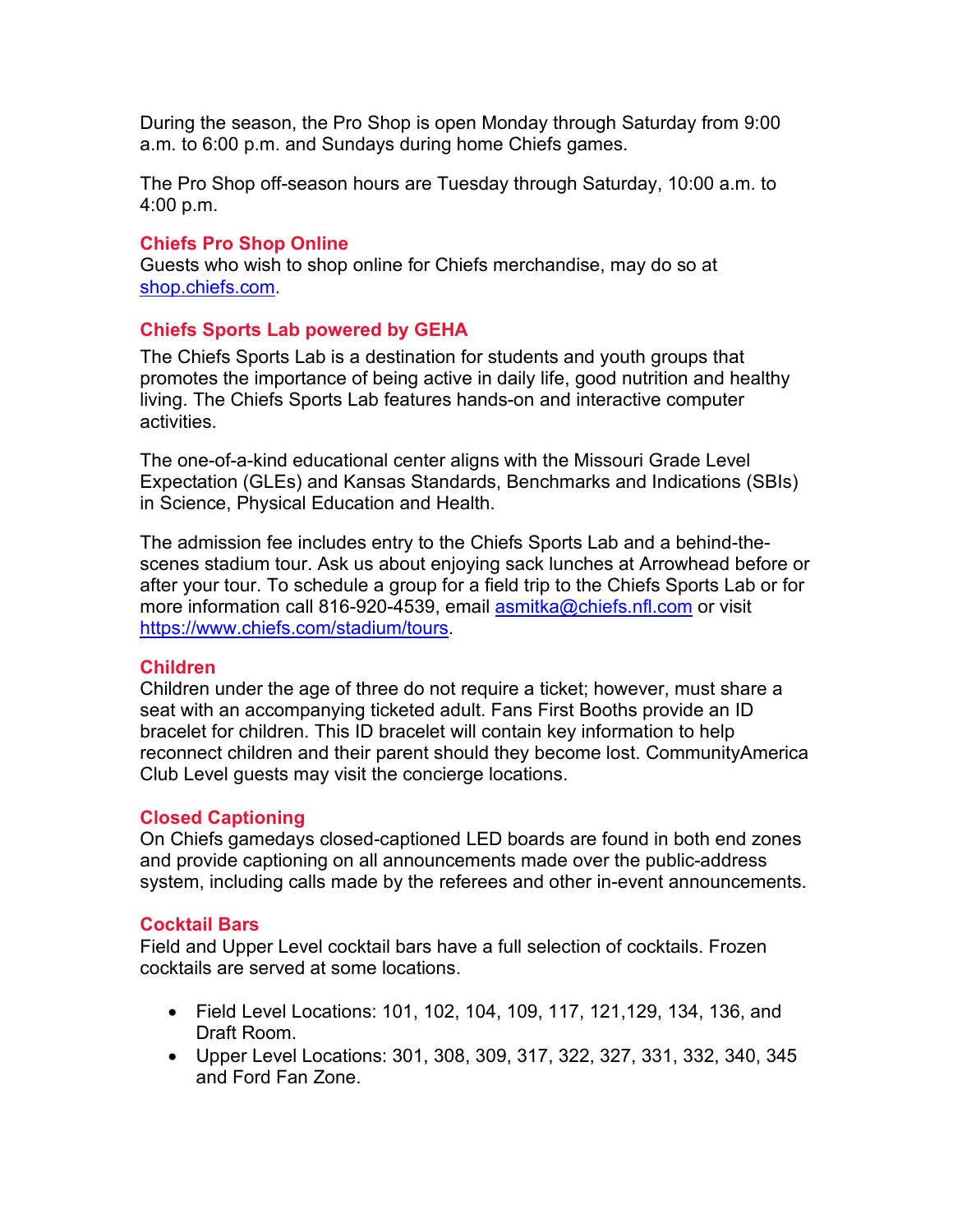Club IV, Foolish Club, Tower Club and North Club on the CommunityAmerica Club Level are spacious cocktail lounges featuring cocktails, beer and wine as well as flat screen monitors to follow the action on gamedays.

• Additional CommunityAmerica Club Level Locations: 204, 216, 222, 225, 235 and 245.

### **Comments/Concerns**

It's the goal of the Kansas City Chiefs to provide a positive experience for all guests. In the unfortunate situation that a guest's experience is less than desirable the following resources are available:

**Visit:** Fans First Booths are located throughout the field and upper levels, as well as various locations throughout the parking lot and serve as resources to help create a positive event day experience

- Field Level Locations: 106; 114; 124; 131
- Upper Level Locations: 307; 317; 318; 330; 338; 341 and Ford Fan Zone
- Concierge desks are located at each gate of CommunityAmerica Club Level and at Tower Club and North Club to provide assistance to CommunityAmerica Club Level patrons.

**Talk:** The Chiefs Fan Experience Hotline 816-920-4237 is useful for patrons to obtain event day information, such as gate opening times, accessible seating and other game day related questions. Guests may call on game days, four hours prior to kick off, during the game and 30 minutes after the game. This line is also available Monday – Friday during normal business hours which are 8:30am - 5:00pm.

**Text:** Text "CHIEFS" <space> YOUR LOCATION AND ISSUE TO 69050. Standard SMS rates apply. Use this communication method to report fan conduct or stadium issues confidentially and efficiently. Guests can text four hours prior to kickoff, during the game, and 30 minutes after the game or event.

**Tweet:** @ArrowheadEvents

## **Community Caring**

The Hunt family has made corporate citizenship and charitable giving a priority for the Kansas City Chiefs. Those efforts focus on organizations and programs which improve the civic climate in the region, support families and children in crisis, improve health and wellness among children as well as preserve the legacy and history of the game of football. One way the organization supports these efforts is through the Chiefs Community Caring Team. This group includes members from the entire Chiefs organization who participate in community outreach efforts throughout the year. It consists of not only Chiefs players but also the Chiefs Women's Organization, KC Wolf, Chiefs Cheerleaders, Chiefs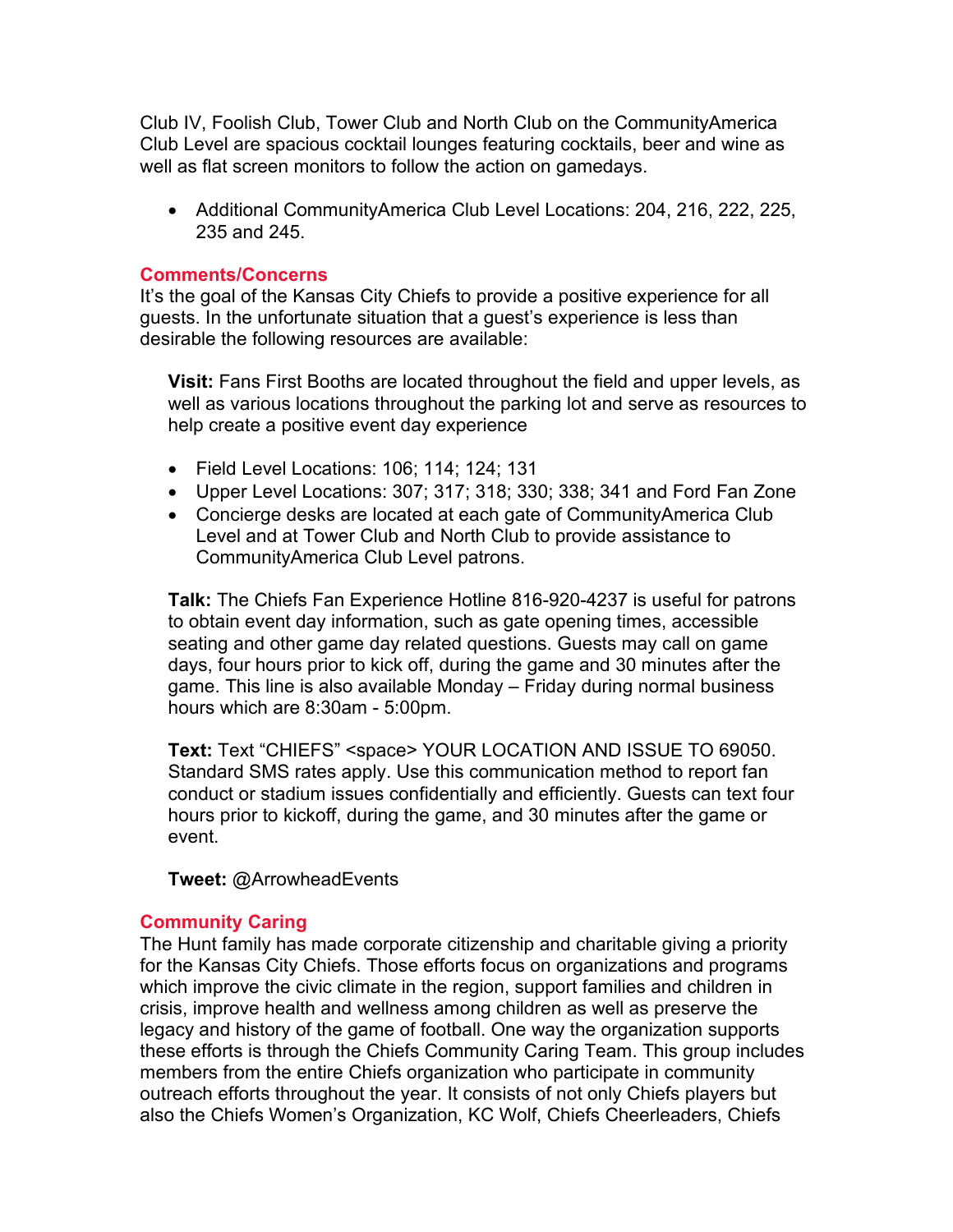Red Coaters, Chiefs Ambassadors and other alumni as well as Chiefs executives and staff members.

For more information about the Chiefs Community Caring Team, please visit [www.chiefs.com/community.](http://www.chiefs.com/community)

#### **Computers/Tablets**

Computers are prohibited inside Arrowhead Stadium. Tablets (i.e. iPads) are permitted provided they are smaller than 12" x 6" x 12" in size and can be powered on during the security screening.

### **Concession Menus**

The Chiefs offer many concession options for your enjoyment. A partial listing is shown below.

## **Field and Upper Levels**

**Aladdin Cafe:** Mediterranean Restaurant; Gyro, Falafel, & Shawarmah

• Field Level Locations: 122

## **BBQ ALLEY**

• Local KC BBQ brands in the Hall of Honor presented by **Spectrum** 

**Chickie's & Pete's:** Boneless Buffalo Wings, Philly Cheesesteaks, & their Famous Crabfries

- Field Level Locations: 130
- Upper Side Line Locations: 303

**CHIEFS BAR:** Full selection of cocktails featuring margaritas, domestic and imported beers, wine

- Field Level Locations: 102, 104, 109, 117, 121, 129, 134 and Draft Room
- Lower Upper Locations: 308, 317, 331, 340
- Upper Side Line Locations: 301, 322, 326, and Ford Fan Zone Locations

**Coop:** Hand-Breaded Chicken Tenders, Chicken Sandwiches, Curly Fries, Cauliflower Wings

- Field Level Locations: 112, 126
- Upper Side Line Location: 303, 326

**Cow Town Burgers:** Downtown Burger, Cross Town Burger, SW BLVD Burger, &Out of Town Burger (V)

• Field Level Locations: 109, 127, 135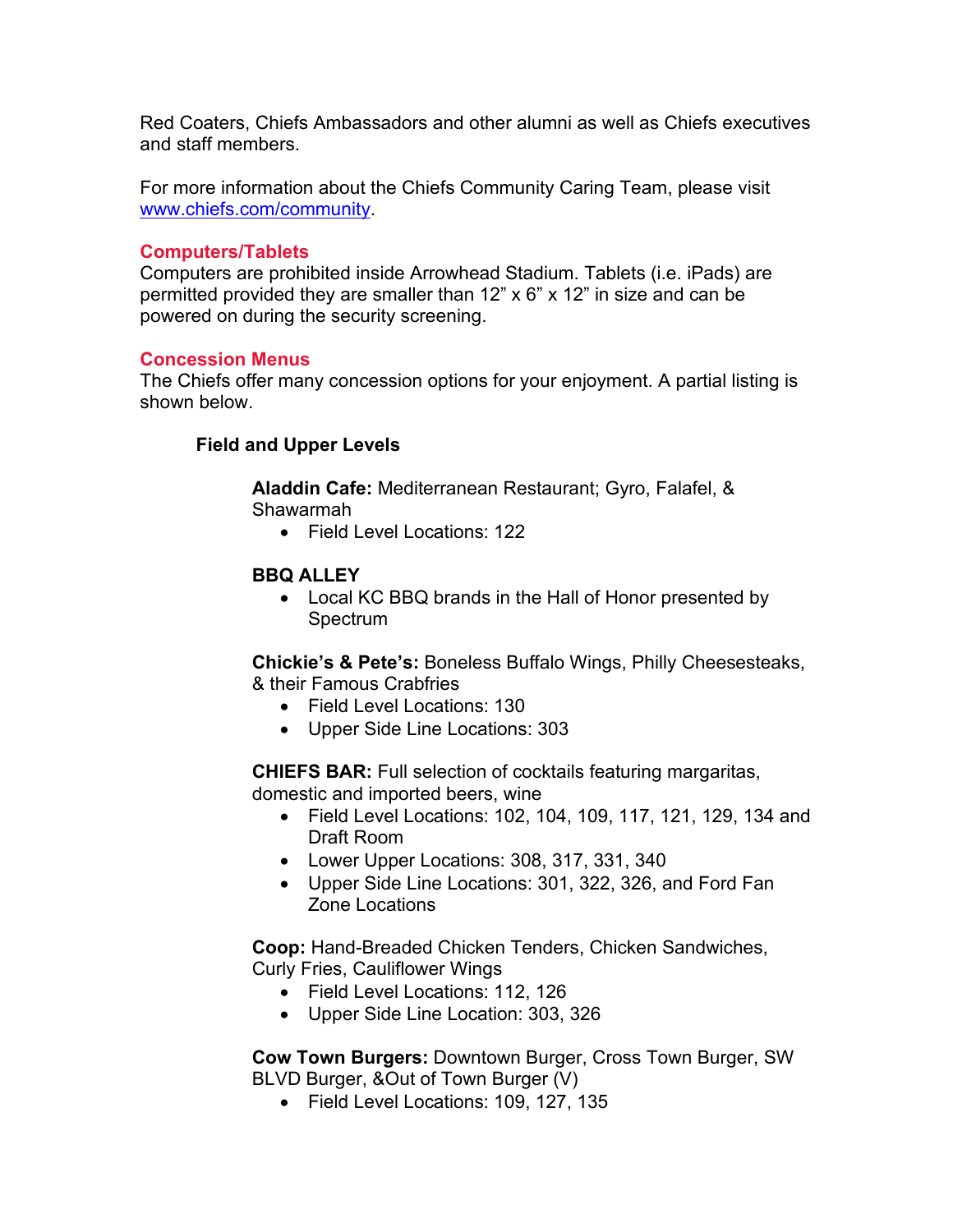**Crunch:** Beef Nacho, Mexican BBQ Pork Nacho, & Hatch Chile Chicken Nacho

- Field Level Locations: 107, 131
- Upper Side Line Locations: 322, Ford Fan Zone

**Eat.Drink.Taco:** Pasole Pork Tacos, Flank Steak Tacos, Hatch Chicken Tacos & Quesadilla

- Field Level Locations: 103
- Upper Side Line Locations: 301

**Loop:** Fresh Baked Artisan Pretzels & House-made Dipping **Sauces** 

- Field Level Locations: 113
- Upper Level Side Line Locations: 323

**MAC SHACK:** BBQ Burnt End Mac & Cheese, Short Rib Mac & Cheese, Classic Mac & Three Cheese, Beer & Soft Drinks

- Field Level Locations: 103, 117
- Upper Side Line Location: 301, 325

**Mud Hole BBQ:** Brisket Sandwich & Side, Pulled Pork Sandwich & Side, Mudhole Tot, Game Changer, Side of Tots

• Field Level Locations: 118

**Peace, Love, & Waffles:** Waffle Burgers, BBQ Brisket Waffle, Waffle Cristo, & Chicken and Waffles

• Lower Level Locations: 109

**Plowboys BBQ:** The American Royal Championship Brisket **Sandwich** 

- Lower Level Locations: 121
- Upper Level Locations: 339

**Slice:** Personal Pizzas, Frozen Desserts, Candy, Beer, Soft Drinks, & Gluten Free Pizza

• Upper Level Locations: 315, 323, 343, Ford Fan Zone

**Smoke:** Loaded BBQ Fries

- Lower Level Location: 122
- Upper Side Line Locations: 316

**Topsy's:** Specialty Popcorn & Limeades

• Lower Level Locations: 104, 115, 122, 127, 134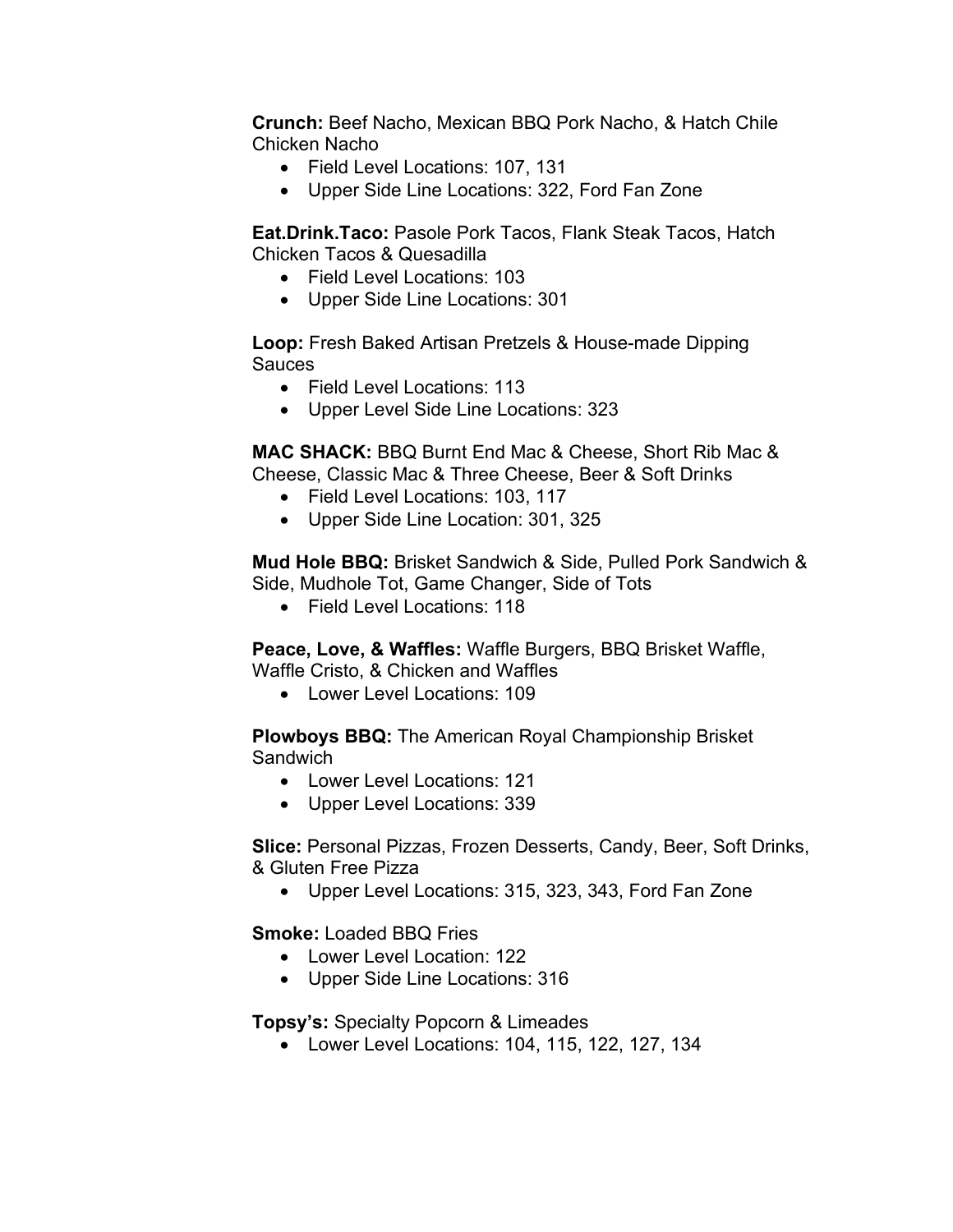## **CommunityAmerica Club Level**

**Chef's Table:** Action Station with Omelets for Noon Games. Action Station with Pasta & Bloody Mary Drinks for Afternoon & Evening Games.

• Location: 221, North Club

**DESSERT CART:** Sky-high Cakes, Cheesecake, Cookies, Giant Candy Apples & Ice Cream Are Only A Sampling of the Great Dessert Items

• Locations: 201, 227

**FLAME GRILL:** Features Open Flame Grilled Burgers, Jumbo Hot Dogs, Chicken Tenders, Veggie Burgers, Fries, Bratwursts, Nachos & Pretzels

• Locations: 210, 233, 244

**KANSAS CITY STYLE BARBECUE:** Chiefs Brisket Stack & Pulled Pork Sandwiches, Smoke House Loaded Baked Potatoes, KC Brisket Dogs, Jumbo Hot Dogs, Bratwursts, Nachos, Pretzels & Popcorn

• Location: 215

**KINGDOM KANTINA:** Street Tacos, Tortas, Nachos, Queso Dip & **Churros** 

• Location: 238

**KINDOM KITCHEN:** A Unique Chef's Table Experience Featuring Items from Frito Lay, such as, The Walk Away Taco and Cracker Jack Ice Cream Sundae. The Signature Dessert Cart, Live Coffee Baristas, & a Variety of Bottled Beverages

• Location: North Club

**PRIMO ITALIAN CLASSICS:** Pizzas Cooked in a Gas Fired Oven, Italian Sausage, Italian Nachos, and Garlic Caesar Toast

• Locations: 204, 228

**Stadium Stockyard**: Ultimate Bacon Burger, Classic Double

Cheeseburger, & Nachos

• Location: 220

## **Concession Discounts for Season Ticket Members**

Season Ticket Members can receive discounts on the following concession items by showing their season tickets:

- Footlong Hot Dog
- Souvenir Soda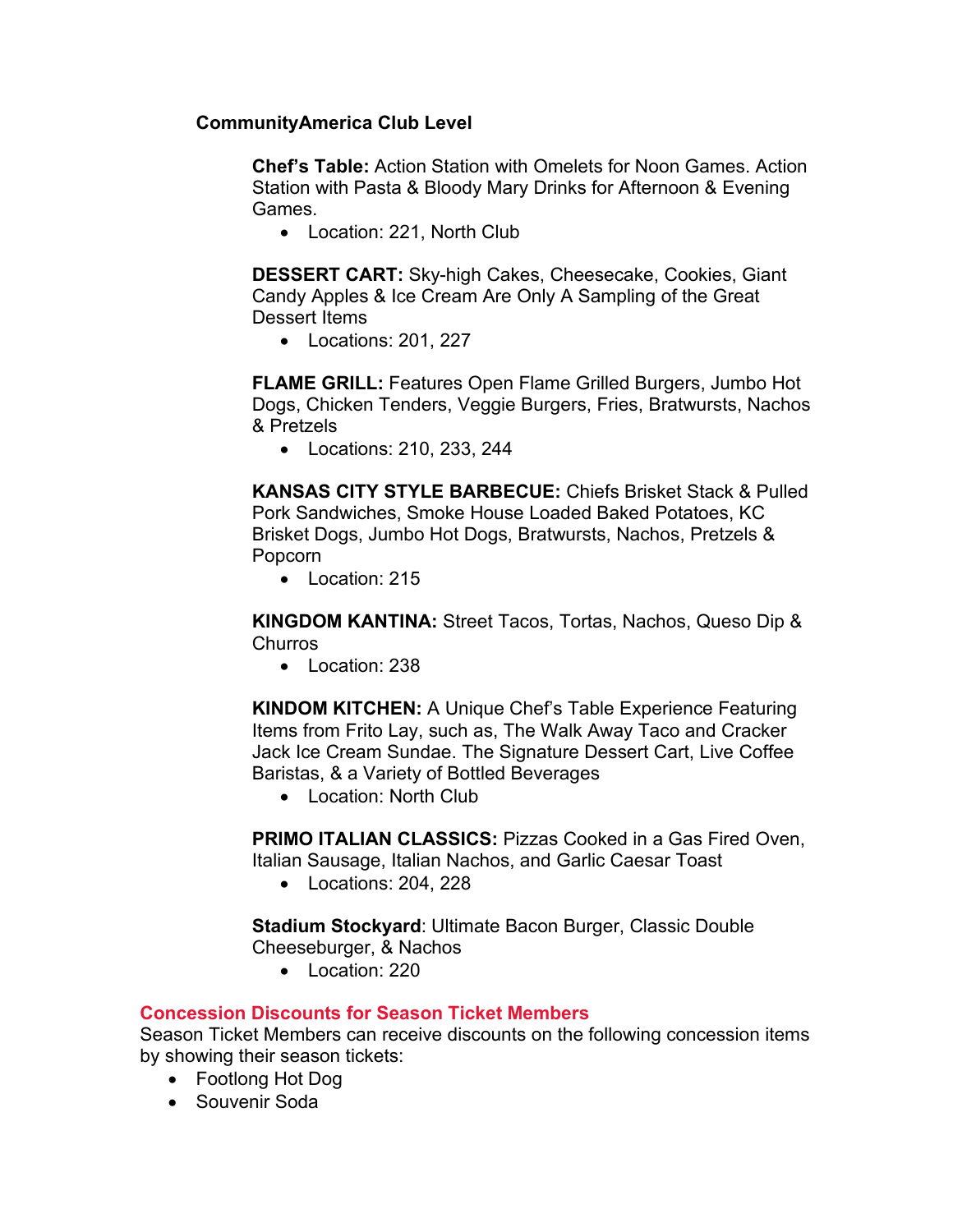- French Fries
- Dasani Water
- Pizza
- Nachos
- Junior Pretzels
- Bratwurst

## **Contact Information**

Chiefs Main Office 816-920-9300

Fan Experience 816-920-4237 [fanexperience@chiefs.com](mailto:fanexperience@chiefs.com)

Group Ticket Sales 816-920-4849 [grouptickets@Chiefs.nfl.com](mailto:grouptickets@Chiefs.nfl.com)

Suite Sales 816-920-4839 [ChiefsVIP@chiefs.nfl.com](mailto:ChiefsVIP@chiefs.nfl.com)

Ticket Office 816-920-9400 [ticketoffice@chiefs.com](mailto:ticketoffice@chiefs.com)

Ticket Sales 888-99-CHIEFS (888-992-4433) [seasontickets@chiefs.nfl.com](mailto:seasontickets@chiefs.nfl.com)

## **Coolers**

For safety and security, coolers are prohibited in Arrowhead.

## **Costumes**

Costumes are permitted and must be appropriate. Stadium personnel ask that costumes be removed upon arrival and kept off through security screening. Costumes cannot detract from the experience of other patrons. It is at management's discretion to deem what is appropriate.

- Masks or other costume pieces that in any way obscure the face are strongly discouraged
- Guests are advised that bulky clothing and/or costumes will result in delays at security screening outside the stadium
- Costumes must fit within the confines of the guest's ticketed seat
- Toy or replica weapons are prohibited from entry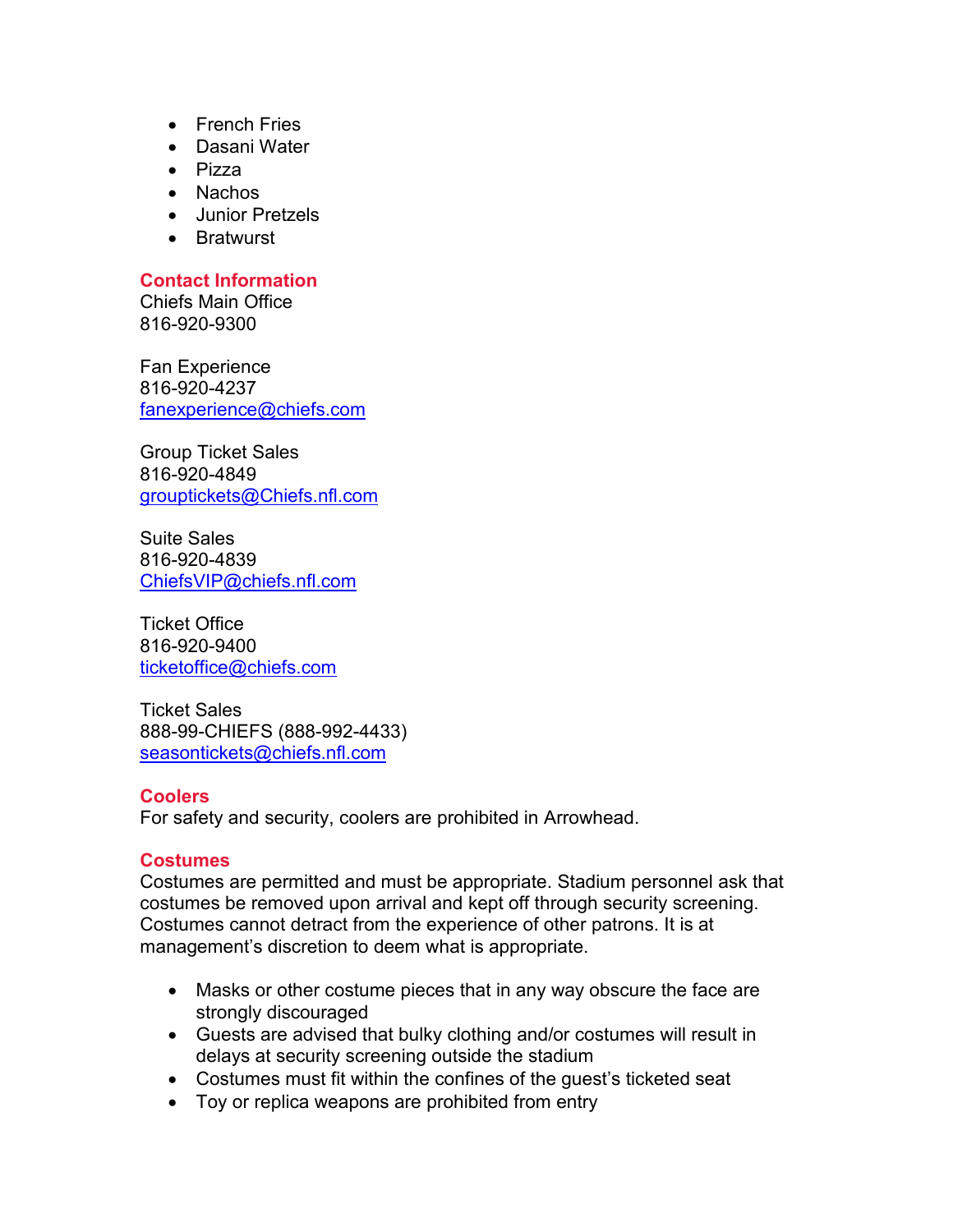• Any item deemed to be unsafe and/or offensive will not be allowed into Arrowhead Stadium.

## **Credit Cards**

The following credit cards are accepted at Arrowhead Stadium: MasterCard, American Express, Visa and Discover.

## **D**

## **Directions to the Stadium**

GPS Users - For easy step-by-step directions, type in Arrowhead Stadium or the address of One Arrowhead Drive, Kansas City, MO 64129

**I – 70** gives guests the best access into Truman Sports Complex at gates 1, 2, 3 and 4

**I - 435** gives guest the best access into Truman Sports Complex at gates 5, 6 and 7

**Traffic flows** in a counter-clockwise direction. Gate entry and parking pass determines parking lot. Subject to change based on traffic conditions.

For more information on direct routes to Arrowhead Stadium please visit chiefs.com/parking.

The following resources are available on event day to assist with travel to Arrowhead Stadium:

- Fan Experience Hotline: 816-920-4237; call 4 hours before the start of the event, during the event, and 30 minutes after the event.
- Fans First representatives will be located throughout the lot in tents and on golf carts to provide guests with assistance.
- Twitter: Follow @ArrowheadEvents, the official Twitter feed of Arrowhead Stadium for traffic updates while mobile or at home
- Please note that the Kansas City Chiefs do not promote utilizing mobile devices while driving.

## **Donations**

The Chiefs are proud to support non-profit organizations and charitable fundraisers within the two-state region of Kansas and Missouri. Due to the high number of requests received, the Chiefs are unable to make other out-of-state donations. Charitable donations are strictly limited to Chiefs articles. Requests for monetary contributions or tickets are not accepted. The non-profit organization must be a 501 (c) (3) charity, a school or a church. Non-profit organizations must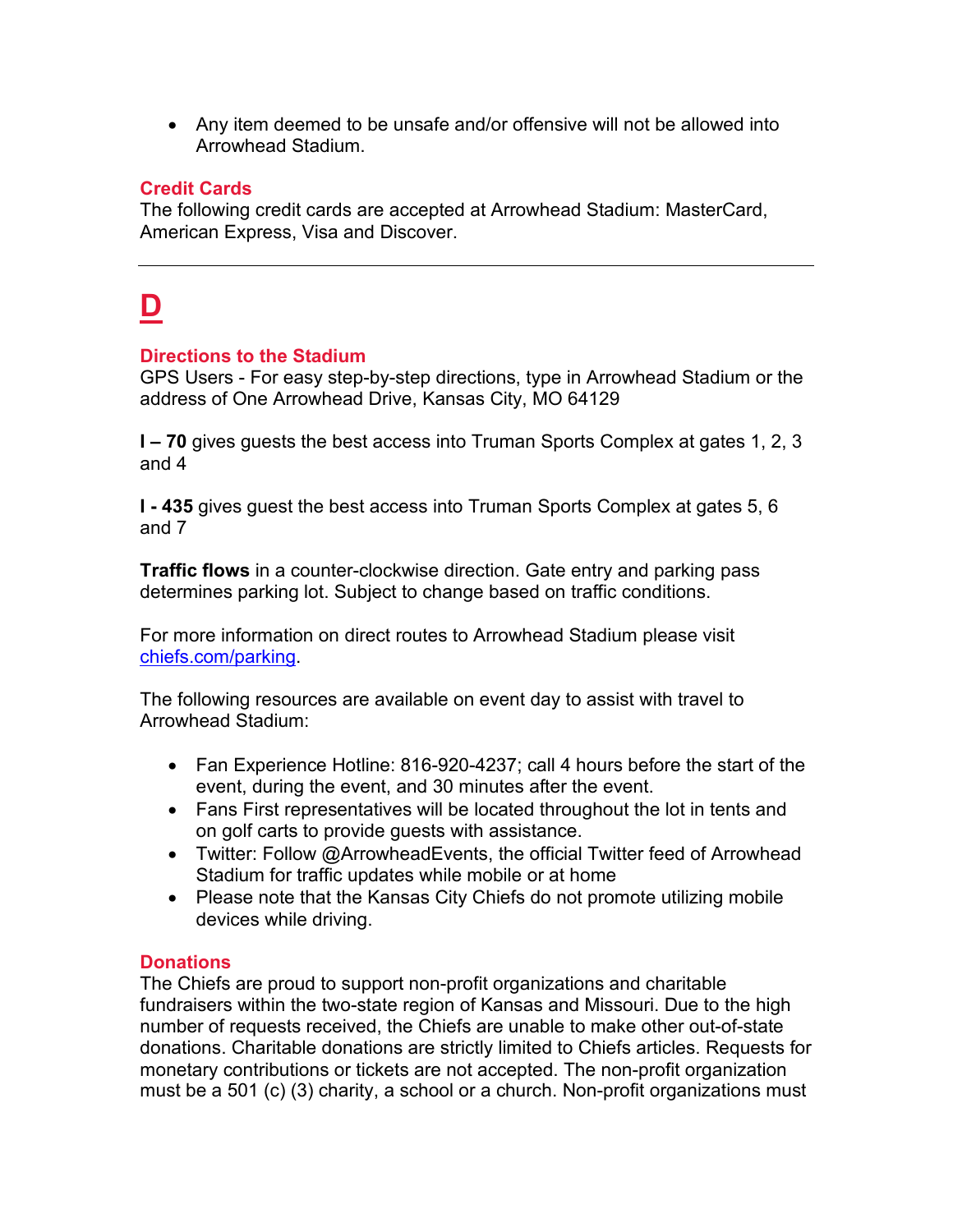include their federal tax ID number. Without a tax ID number, we will be unable to consider the request.

- Chiefs donations are limited to Missouri and Kansas.
- All requests for donated items must be made at least six (6) weeks in advance of an event.
- The Chiefs only donate one item per year per organization.
- The Chiefs do not sponsor businesses or family reunions.

The Kansas City Chiefs use an online donation request process. Please click on the link below that will take guests to the Kansas City Chiefs Donation Guidelines page. Once the guidelines have been reviewed and if the organization meets the required criteria, access the online form to complete and submit a request. We require donation requests to be submitted at least six weeks in advance of the fundraising event date. Note that if an attachment is submitted along with a donation request, the file must be no larger than 4 MB. Please visit <https://www.chiefs.com/community/donations> for more information.

## **Draft Room**

The Draft Room, open to all Chiefs fans, provides a sports bar atmosphere before, during, and after the game. Located just west of the Tower Gate, the Draft Room is also accessible via the CommunityAmerica spiral.

## **Drop-Off and Pick-Up**

Through a partnership with zTrip, all zTrip passholding vehicles (including a variety of vehicles included but not limited to, taxicabs, black cars and limousines) can drop-off and pick-up within the Truman Sports Complex grounds. zTrip riders will be dropped off and picked up on the east side of Arrowhead Stadium across from Lot A/B on Red Coat Drive.

Guests and non-zTrip transportation vehicles, including other ride-sharing services, may drop off and pick up at the Missouri Welcome Center located between Gates 1 and 2 on Blue Ridge Cutoff at no charge.

To drop guests off within the complex, a non-refundable fee of the posted parking price will be charged at the tollgate or a parking pass can be purchased in advance at [www.chiefs.com/parking.](http://www.chiefs.com/parking) Parking passes purchased in advance of Chiefs games are sold at a discounted price.

Non-commercial vehicles and non-zTrip commercial transportation are allowed to enter any gate, except Gate 1, and pay the non-refundable fee. Once guests have been dropped off, parking personnel will direct those vehicles out through Gate 7. Please follow the direction of the traffic attendants.

For-hire vehicles displaying the proper licensing may enter Gate 1 after halftime and proceed to Lot J to pick up their passengers. After halftime, no parking fees will be collected for coming onto the property at Gate 1.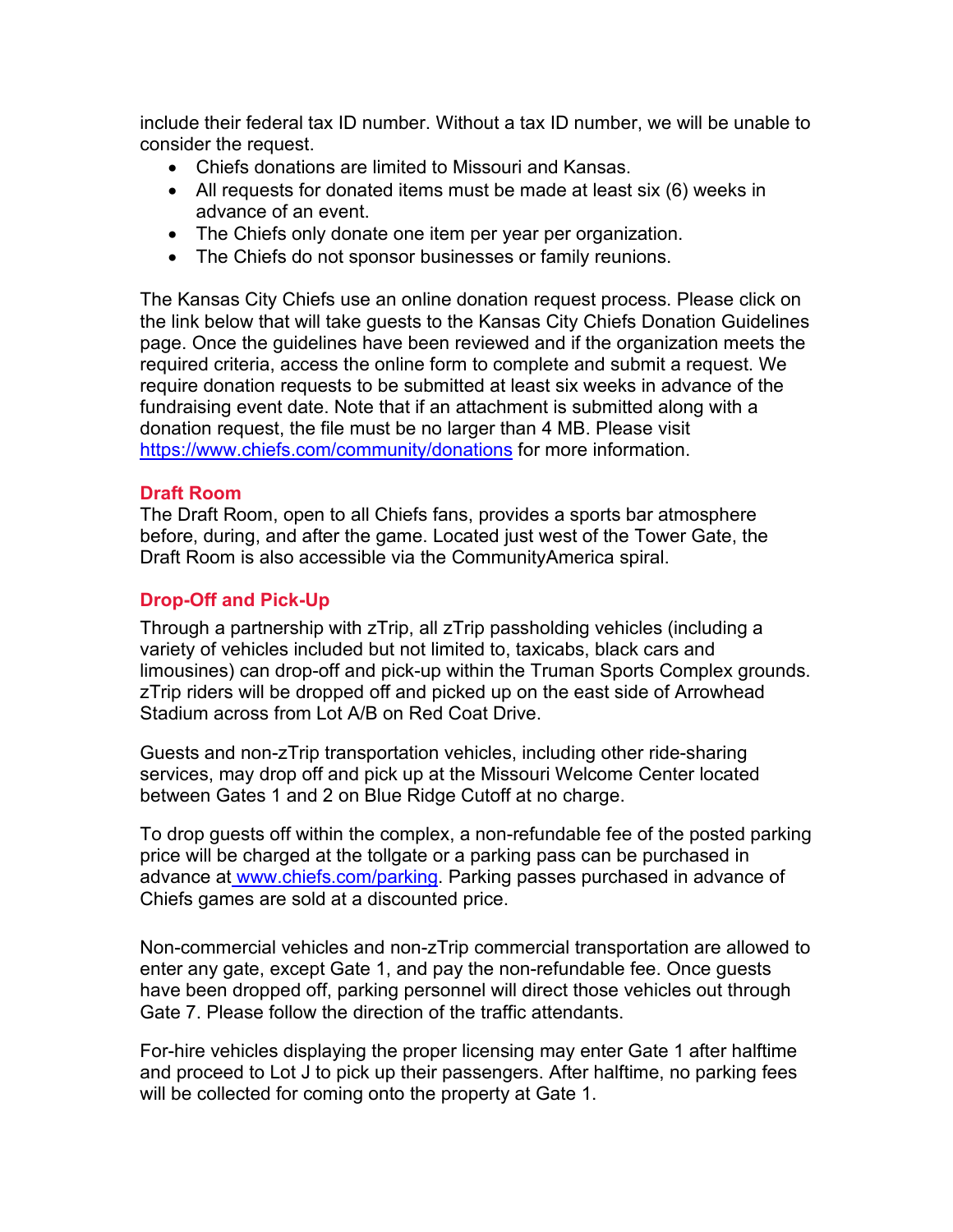To book your zTrip, please visit [http://www.ztripae.com/.](http://www.ztripae.com/)

## **E**

#### **Ejection**

The Chiefs reserve the right to eject any patron whose behavior is against policy, unruly or illegal in nature. Event tickets will be forfeited without refund. Revocation of season tickets or arrest is possible.

\_\_\_\_\_\_\_\_\_\_\_\_\_\_\_\_\_\_\_\_\_\_\_\_\_\_\_\_\_\_\_\_\_\_\_\_\_\_\_\_\_\_\_\_\_\_\_\_\_\_\_\_\_\_\_\_\_\_\_\_\_\_\_\_\_\_\_\_\_\_\_\_

### **Electrical Outlets**

Electrical outlets are available inside Arrowhead Stadium for recharging wheelchairs/scooters and other medical equipment.

#### **Electronic Devices**

Electronic devices that are permitted inside Arrowhead Stadium will be allowed as long as they do not interfere with other fans' enjoyment of the game. Electronic devices must be able to power on during security screening. The Chiefs reserve the right to ask any fan to discontinue use of such devices.

#### **Electronic Scooters**

Electronic scooters will be allowed within Arrowhead Stadium for ADA purposes and are subject to security screening. Any services (i.e. Segway's) may be permitted with proper notice. Information regarding access points and accommodations can be obtained by contacting Fan Experience at 816-920-4237 or email [fanexperience@chiefs.com.](mailto:fanexperience@chiefs.com)

All other forms of transportation within Arrowhead Stadium are strictly prohibited.

#### **Elevators**

Elevators are available for all guests needing special assistance. All other guests are encouraged to use the spiral ramps to access the various levels.

#### **Emergencies**

During emergency situations, please remain calm and report as much information as possible to the nearest event stadium personnel. In the event of an emergency, please follow stadium personnel instructions and any announcements broadcasted over the public-address system.

Should guests need immediate assistance, please notify the nearest security guard, police officer, or visit a Fans First Booth. CommunityAmerica Club Level patrons may visit a concierge location. In case of an emergency, where it is needed to contact stadium personnel on event day, please call 816.920.4237 for assistance.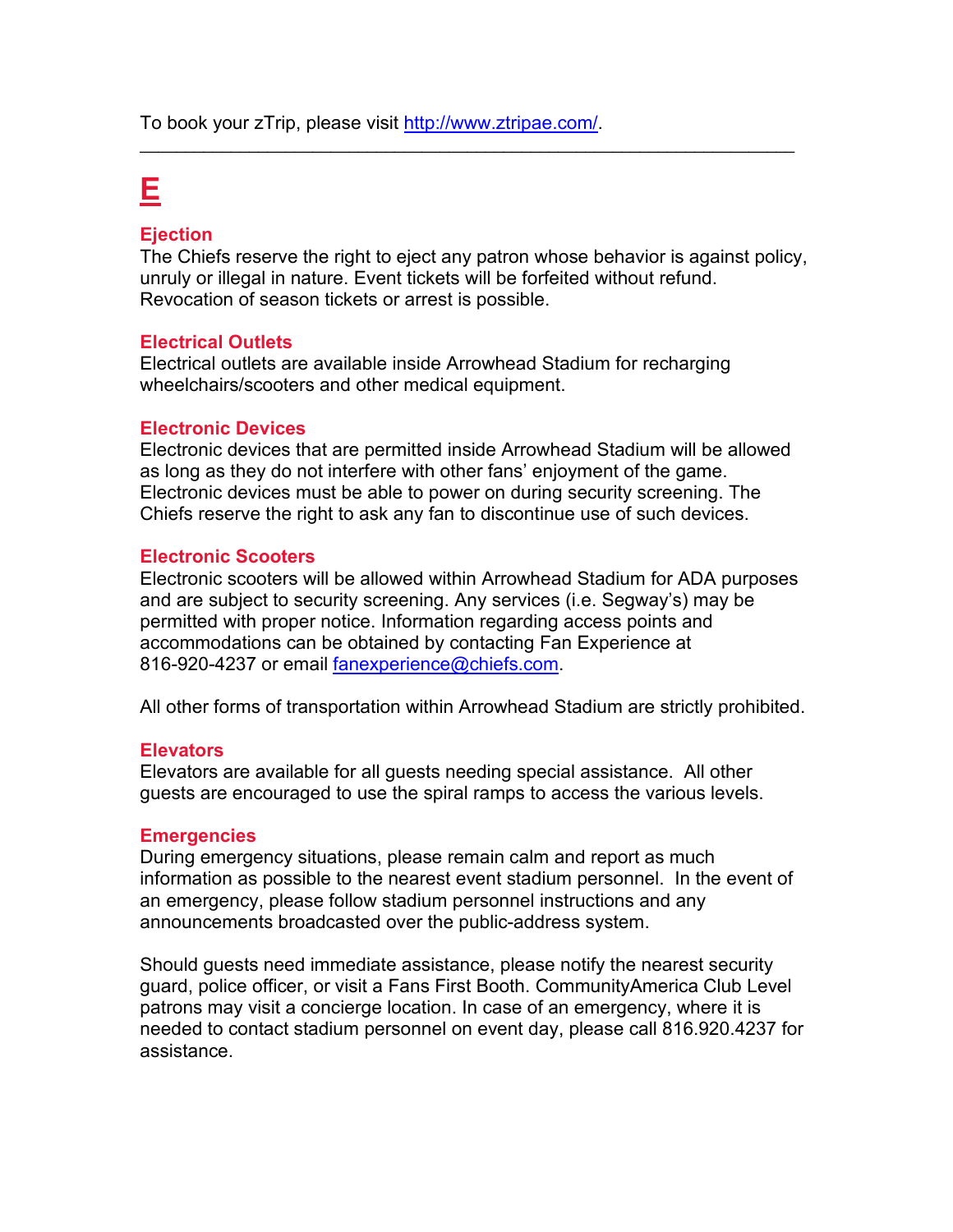#### **Escalators**

There are four escalators in the stadium on the CommunityAmerica Club Level. Two escalators are located at the Founder's Plaza Gate on the north entrance and two at the Tower Gate on the south entrance.

#### **Evacuation**

Should there be an immediate need to evacuate the stadium, guests will be given instructions via the public-address system. Stadium personnel will help direct guests to the nearest exit. It is imperative that guests always follow the direction of stadium personnel.

## **Event Booking**

The combination of rich tradition and a renovated facility, Arrowhead Stadium is the perfect backdrop for an upscale or casual event. The unique spaces filled with character and sophistication is sure to make a lasting impression on clients, employees or guests. Whether it's a company meeting, cocktail reception, trade show, holiday party or wedding reception, Arrowhead Stadium offers over 20 great spaces with multiple rooms and luxury amenities to accommodate anywhere from 10 to more than 1000 people. We are dedicated to making events a success. Private stadium tours and appearances by Chiefs Cheerleaders, former players and KC Wolf are also available. For more information please call 816.920.4896.

### **Exchanges**

Arrowhead Stadium has a policy of no exchanges or refunds for tickets to all events. Please see Tickets for more information.

## **Extra Yard for the Environment**

The Extra Yard for the Environment program is designed to integrate environmentally-friendly principles with the sound management of a world-class sports organization and facility. The Chiefs are committed to environmental sustainability at Arrowhead Stadium, The University of Kansas Health System Training Complex, and encourage fans to actively participate in positively impacting the environment. Arrowhead Stadium encourages all guests to reduce, reuse and recycle. The recycling program at Arrowhead Stadium includes recycling containers in all parking lots, all security checkpoint locations, as well as along all Stadium concourses and in all premium areas. Please check the signage on the recycling containers to help guests in recycling the proper items such as plastic, glass and aluminum. Please help keep Arrowhead Stadium beautiful and protect the future!

## **F**

## **Family Restrooms**

All Family Restrooms have changing stations and are located on each level of Arrowhead Stadium. These restrooms are intended solely for guests with

\_\_\_\_\_\_\_\_\_\_\_\_\_\_\_\_\_\_\_\_\_\_\_\_\_\_\_\_\_\_\_\_\_\_\_\_\_\_\_\_\_\_\_\_\_\_\_\_\_\_\_\_\_\_\_\_\_\_\_\_\_\_\_\_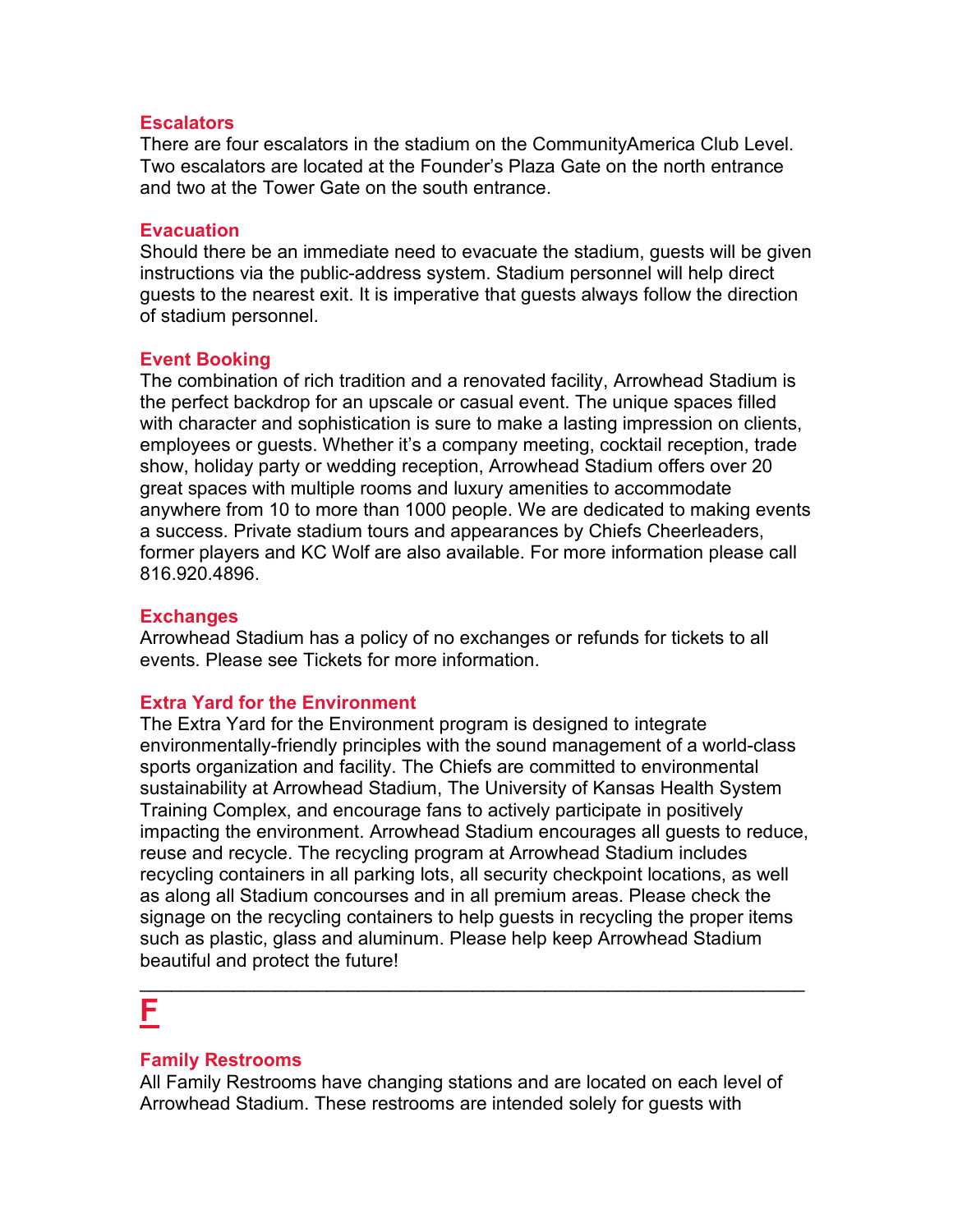children, or those needing assistance. Stadium Personnel are located nearby to open family restrooms.

- Field Level Locations: 108; 113; 126; 131
- CommunityAmerica Club Level Locations: 206; 219; 229; 242
- Upper Level Locations: 304; 310; 316; 324; 332; 338; 344

## **Family Zone**

The Family Zone is located on the Field Level behind section 134. The Family Zone is an alcohol and obscenity free area for the guests sitting there. For more details or to purchase season tickets in the Family Zone call 816-920-4537 or email [kwhitlow@chiefs.nfl.com.](mailto:kwhitlow@chiefs.nfl.com)

## **Fan Code of Conduct**

The Kansas City Chiefs are committed to creating a safe, comfortable and enjoyable experience for their fans, both inside Arrowhead Stadium and throughout the Truman Sports Complex (including all parking areas). When attending an event at or around Arrowhead Stadium, all fans should be aware of and comply with this Fan Code of Conduct.

Stadium and parking lot staff will promptly intervene to support an environment where all event patrons can enjoy the event. Guests attending events are required to refrain from the following behaviors:

- Behavior that is unruly, disruptive or illegal in nature.
- Intoxication or other signs of alcohol or substance impairment.
- Offensive language or obscene gestures, including the use of language or gestures: (1) concerning a person's race, ethnicity, color, gender, religion, creed, disability, age, sexual orientation, gender identity/expression or national origin, or (2) to instigate, incite or encourage a confrontation or physical assault.
- Interference with the progress of the event, going onto the field, or throwing any object onto the field.
- Failing to follow instructions of Arrowhead Stadium personnel.
- Verbal or physical harassment.
- Smoking of any kind (including vaping) except in designated areas.
- Spitting tobacco.
- Bringing prohibited items into Arrowhead Stadium or the parking areas.
- Failing to retain and present your ticket if requested by Arrowhead Stadium personnel.
- Wearing obscene or indecent clothing or displaying obscene or indecent signs.
- Behavior that detracts from the enjoyment of fellow guests.
- Attempting to sit in a location other than the guest's ticketed seat.
- Conduct that endangers spectators or participants.
- Selling items or tickets in-stadium or within the Truman Sports Complex.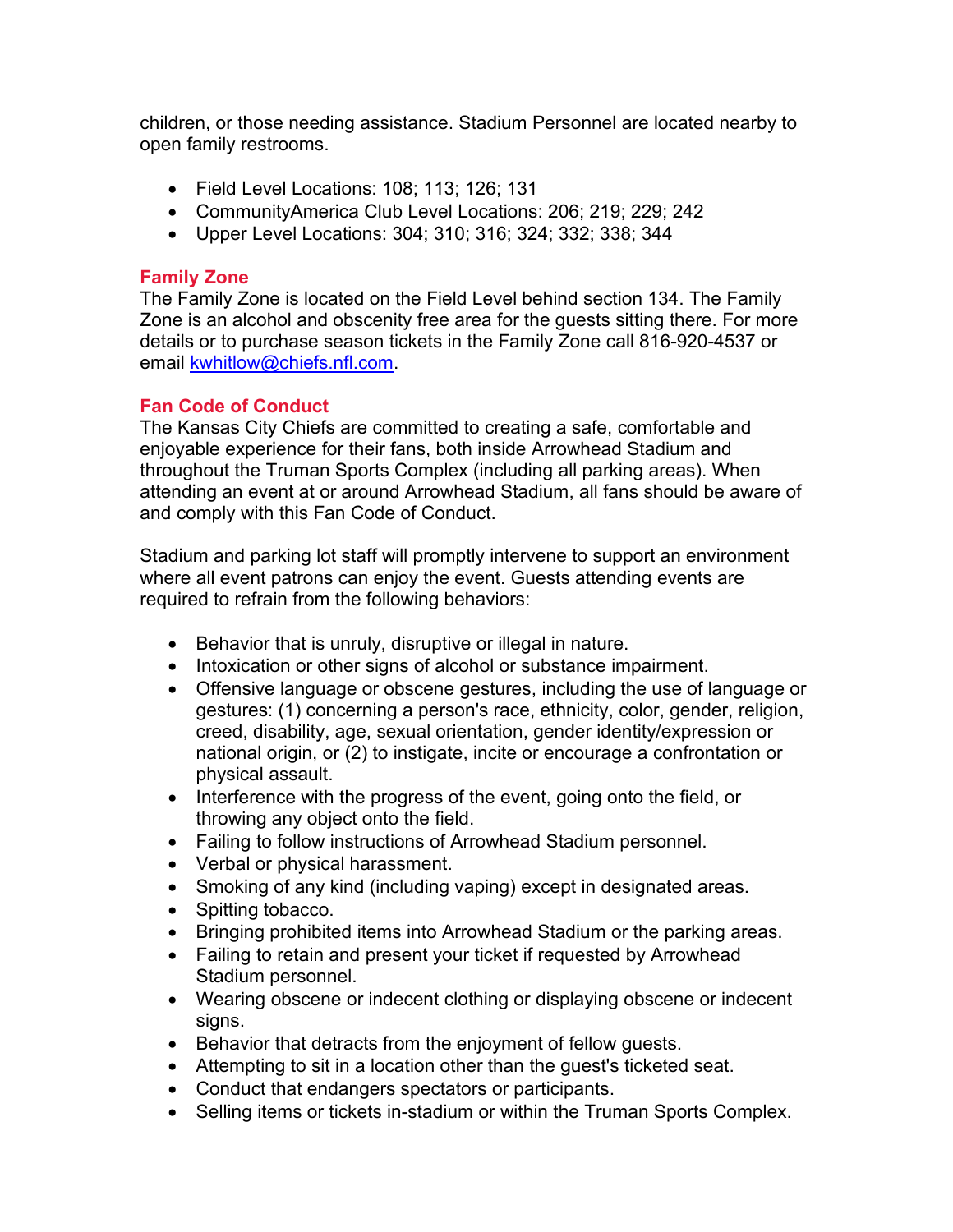• Unreasonably obstructing the view of other patrons.

Event patrons are responsible for their conduct as well as the conduct of their guests and any persons using their tickets. Please respect the rights of others. We thank you for adhering to the provisions of this Fan Code of Conduct.

#### **Fan Experience**

Chiefs Fan Experience is committed to creating a safe, comfortable and enjoyable experience for all guests. On event day, Fans First Booths and concierge desks are conveniently located around Arrowhead Stadium to enhance guest service.

Guests may also call Chiefs Fan Experience at 816-920-4237 or email [fanexperience@chiefs.com.](mailto:fanexperience@chiefs.com)

### **Fan Mail**

See Autographs

### **Fans First Booths**

The foundation of the Chiefs has been and always will be the fans. Fans First Staff exemplify a high level of service, communication skills, and general knowledge of Arrowhead Stadium to ensure all guests have a positive gameday experience. Fans First Booths are located throughout Arrowhead Stadium and in the parking lots to serve as representatives who can answer any question and respond to any concerns.

Fans First Representatives are available to answer any questions and listen and respond to any concerns.

#### **Fans First Locations:**

- Field Level: 106; 114; 124; 131
- Upper Level: 307; 317; 318; 330; 338; 341 and Ford Fan Zone
- Parking Lot: Lots A, C, D, F, G, L, N

CommunityAmerica Club Level Concierges are located at each gate of CommunityAmerica Club Level and on the CommunityAmerica Club Level Tower Club and North Club.

The stadium personnel in these booths are also able to provide assistance with the following items:

- Fulfilling any special need or request from any guest
- Directional assistance, policy clarification, etc.
- Lost and found
- Child identification bracelets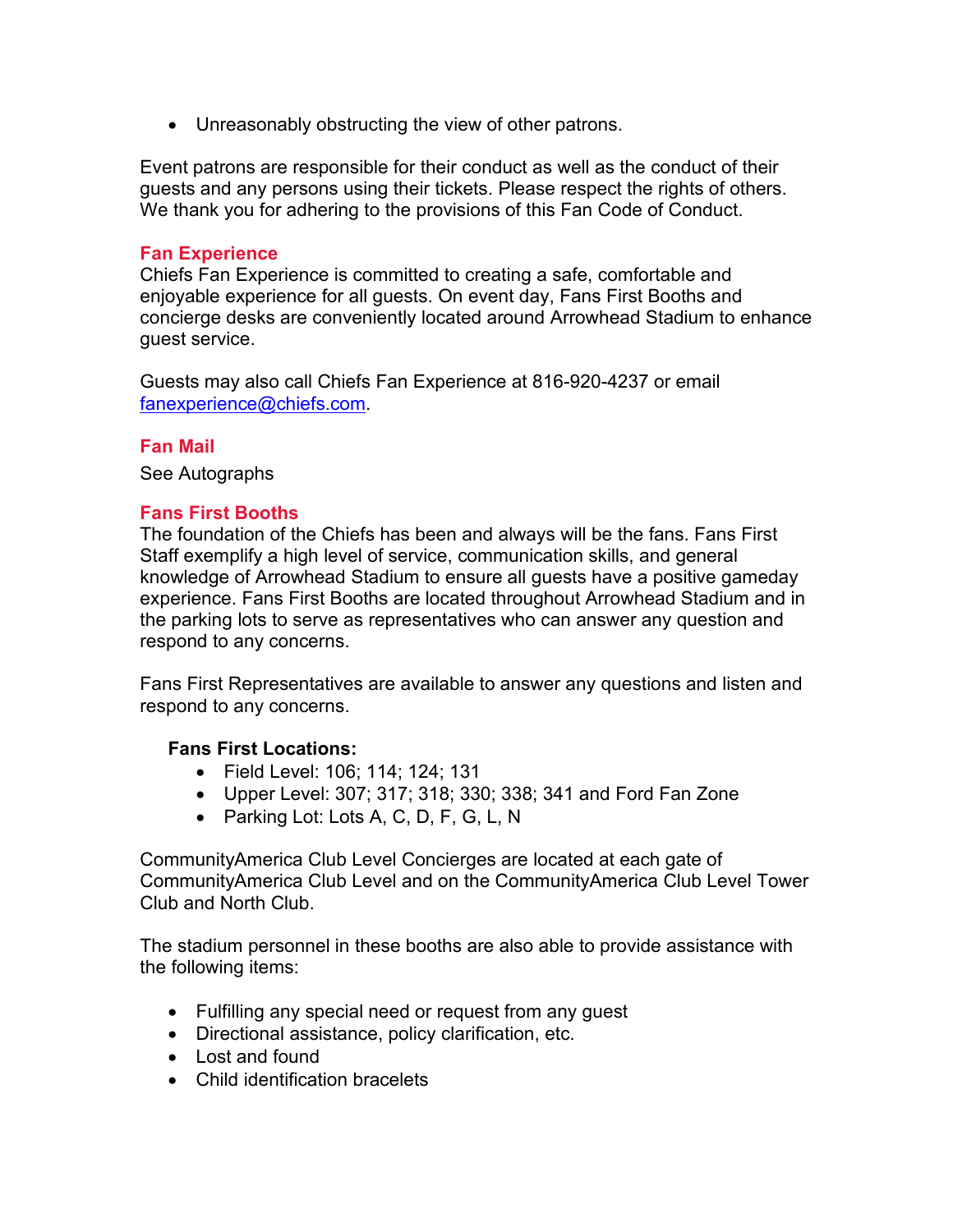- Seating and assistance arrangements for guests with disabilities (including Assistive Listening Devices) and all other re-seating requests
- First game certificates
- Designated Driver sign-ups

#### **Firearms**

For safety and security, firearms and weapons of any kind are prohibited in Arrowhead Stadium.

#### **Fireworks/Pyrotechnics**

From time to time, the use of pyrotechnics may be part of events presented at Arrowhead Stadium.

For safety and security, the use of fireworks by guests is strictly prohibited at Arrowhead Stadium and in its parking lots. Guests found in possession of or using fireworks/pyrotechnics are subject to ejection without refund, loss of season tickets or gameday ticket and may also be in violation of law resulting in possible arrest and prosecution.

#### **First Aid - Presented by The University of Kansas Health System**

The University of Kansas Health System First Aid stations provides trained doctors, nurses and EMTs on-site to provide basic and emergency medical services for guests.

First aid stations are located at the following locations:

- Field Level: Sections 114; 132
- CommunityAmerica Club Level: By Hy-Vee Ramp Doors and Section 241
- Upper End Zone: Sections 316; 339
- Upper Side Line: Sections 307; 329

#### **Flags**

Flags are permitted inside Arrowhead Stadium provided they are not commercial, offensive or in poor taste. Flags may not interfere with other guests. Flags cannot be any larger than 3' x 5'. All flags will be subject to security screening. Flags may not be hung on walls, rails, stadium padding, LED boards, or any other structure of Arrowhead Stadium. They cannot interfere with stadium signage or present safety hazards. For safety reasons flag poles of any kind will not be permitted.

#### **Flammable Liquids**

For safety and security, flammable liquids are prohibited in Arrowhead Stadium.

#### **Flasks**

Flasks are prohibited in Arrowhead Stadium.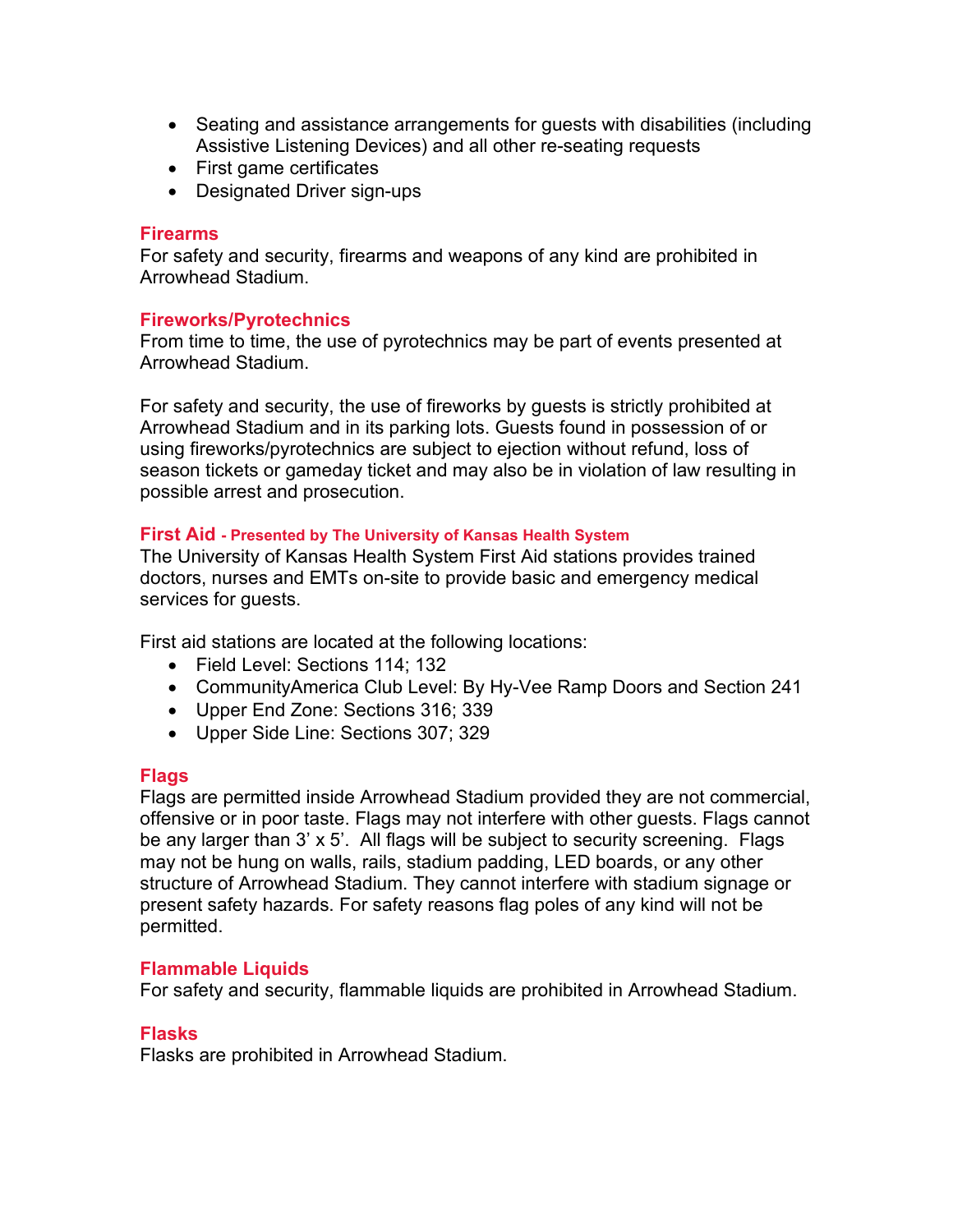#### **Flex Scheduling**

The NFL utilizes flexible scheduling for the final seven weeks of the regular season. Games during Weeks 11-17 are eligible to move into different time slots. Season Ticket Members will be notified of any changes via e-mail from the team. Game time changes will also be posted on [www.chiefs.com.](http://www.chiefs.com/)

#### **Food**

Outside food is prohibited in Arrowhead Stadium. Guests with medical dietary restrictions may call Fan Experience at 816-920-4237 or email at [fanexperience@chiefs.com.](mailto:fanexperience@chiefs.com) Guest with medical dietary restrictions may also visit a Fans First Booth on the Field and Upper Levels. Otherwise, patrons are not allowed to bring food into the stadium. For a list of Arrowhead Concessions, please reference "Concession Menus."

#### **Foolish Lounge**

The Foolish Lounge is located across form the Foolish Club on the East Endzone of the CommunityAmerica Club Level. There are two lounges known as Foolish Lounge North and Foolish Lounge South, behind sections 212 and 214respectively, each hosting up to 80 guests. The Foolish Lounge features allinclusive food and beverage in a private environment with limited viewing of the field but convenient access to the CommunityAmerica Club Level seats directly below.

Access to the Foolish Lounge must be accompanied with a CommunityAmerica Club Level or Suite ticket. The lounges will open and close with the rest of the CommunityAmerica Club Level, 2.5 hours prior to kickoff to one hour following the end of the game.

## **Footballs**

For safety and security, footballs are prohibited from being brought into Arrowhead Stadium.

## **Ford Tailgate District**

Ford Tailgate District occupies the Founder's Plaza outside of Arrowhead Stadium. Located between Hy-Vee and Sprint Gates, it is the largest pregame entertainment area available free of charge to all fans on game day. The Ford Tailgate District opens when parking lots open and remains open until just before kickoff. Featuring drink specials, entertainment, tailgate games and more, the Ford Tailgate District also includes appearances by the Chiefs Cheerleaders, KC Wolf and the Chiefs Rumble.

#### **Ford Fan Zone**

The Ford Fan Zone is located in the Upper Level between sections 320-328 and includes restrooms, concession stands, bar services, elevators, and a unique viewing experience. This is the location for Upper Level ADA ticketed guests.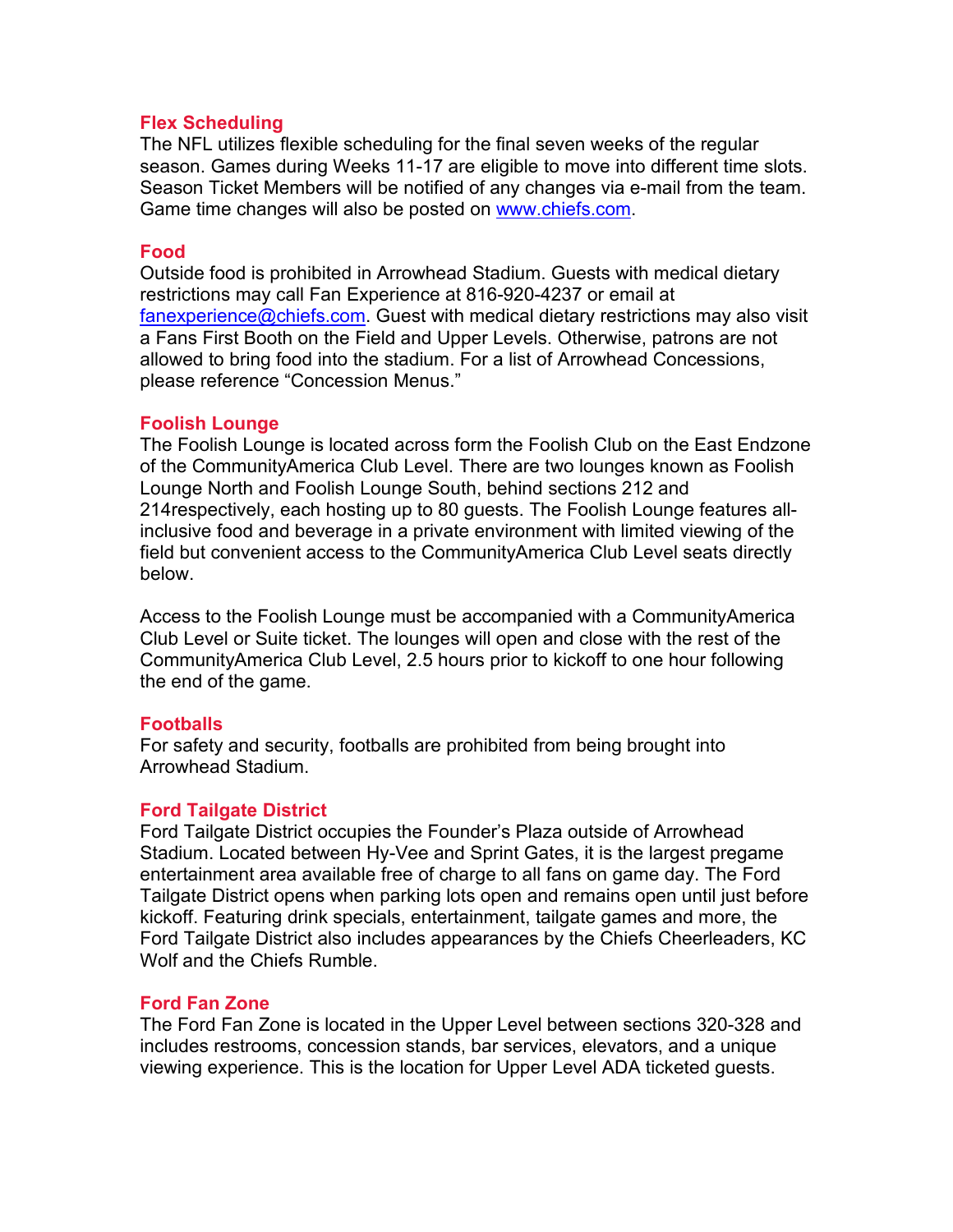#### **Founder's Club**

Located on the north side of Arrowhead Stadium at street level, the Founder's Club is a ticketed area featuring all-inclusive food and beverage in an upscale sports bar environment that is both comfortable and private while boosting the overall action and gameday atmosphere. On gameday, the Founder's Club is home to the Kansas City Chiefs Ambassadors. Members can enjoy meeting some of their favorite former players and hear their insights on the upcoming game.

Founder's Club amenities include concierge service, live entertainment, pregame Chiefs Cheerleader appearances, and convenient access to the Chiefs Team Store. Additional benefits of being a Founder's Club member include a premium, private entrance near the Founder's Plaza gate, early entrance into the club that begins 2 ½ hours prior to kickoff, as well as the luxury of staying one hour after the conclusion of the Chiefs game to catch other game action around the league on one of the numerous high definition televisions.

### **Free Speech Areas**

The Kansas City Chiefs lease Arrowhead Stadium and the surrounding areas and parking lots within the Truman Sports Complex as a sports and entertainment venue for use by its guests. It is not a forum or place for use by the public at large for assembly and speech. In order to protect its guests, the Kansas City Chiefs encourage free speech and other forms of expression in a safe and reasonable manner outside the Truman Sports Complex. Specifically, subject to applicable law, members of the public who so desire may parade with placards and signs, distribute literature or engage strangers who wish to be so engaged, subject to the following restrictions:

Such expressive activity is not permitted inside areas under the Chiefs' or its agents' control that requires a ticket for entrance, including but not limited to Arrowhead Stadium and any parking lots within the Truman Sports Complex.

Expressive activity may not disrupt the free flow of automotive traffic or pedestrian traffic or otherwise cause a public safety concern.

Commercial activities, including but not limited to vending and the sale of goods or distribution of goods free of charge, are not permitted unless pre-approved in writing by the Kansas City Chiefs.

## **Fundraising**

The Kansas City Chiefs, along with their food service partners at Aramark and Levy Restaurants, offer a unique fundraising opportunity for non-profit organizations in the Kansas and Missouri areas. Concession stands at Arrowhead Stadium are offered to volunteer groups who staff and operate the stand. In return they receive a percentage of the sales produced in that location. For more information, please contact Aramark or Levy Restaurants at the numbers below: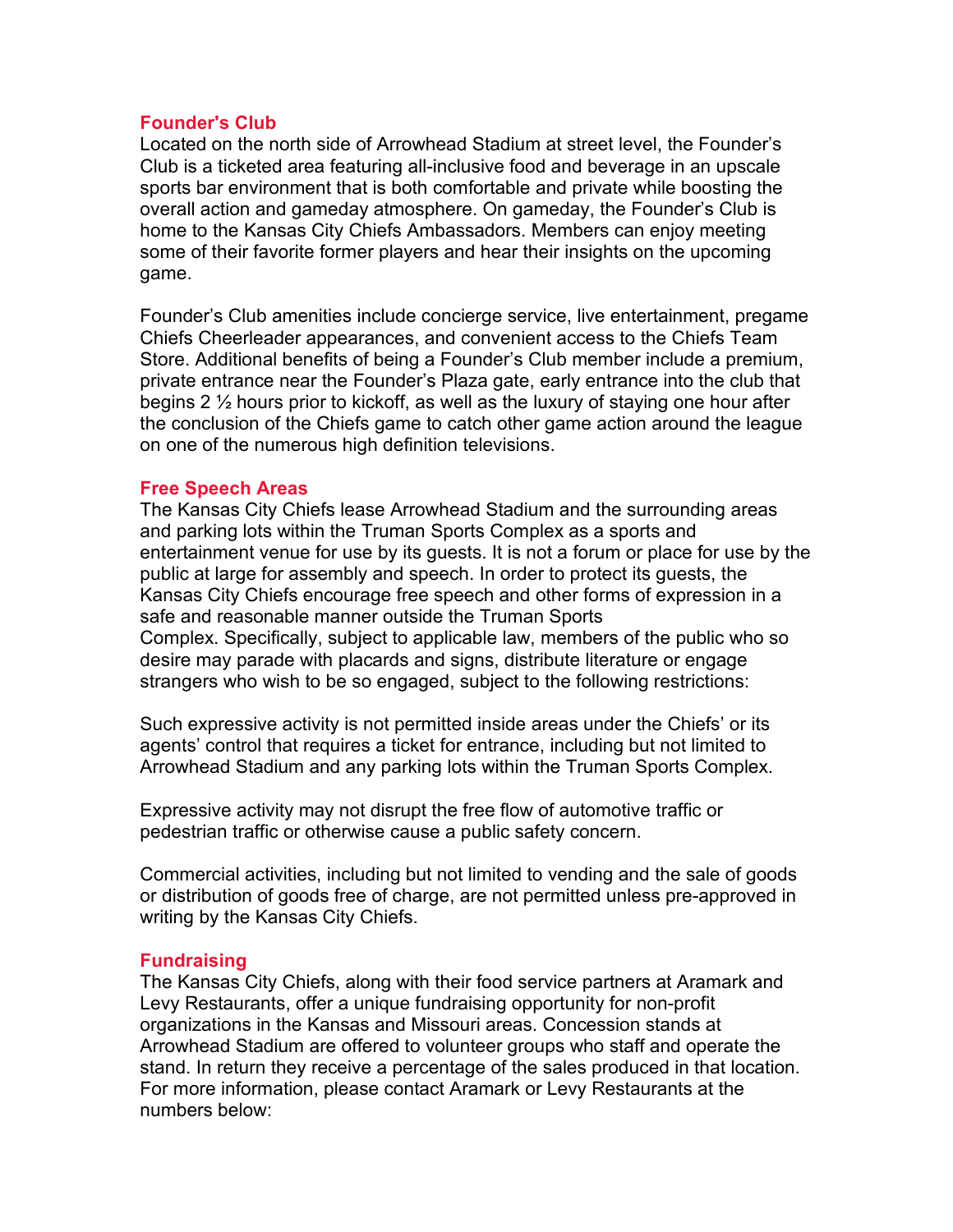- Aramark (Upper and Lower Level Concession Stands) Phone: 816-920-8205
- Levy Restaurants (CommunityAmerica Club Level Concession Stands) Phone: 816-924-4000

## **G**

## **Gates**

Parking lot gates typically open 5 hours prior to kickoff, with stadium gates opening 2 hours prior to the start of the game. Premium areas, including the CommunityAmerica Club Level, Suites, Founder's Club, and Penthouse open 2½ hours prior to Chiefs games at the Founder's Plaza and Tower Gate. Times are subject to change based on traffic patterns and safety precautions.

## **GEHA Drum Deck**

The "Drum Deck" will be located around section 335 and will house the famous drum that was brought to the field for the [Chiefs'](http://www.nfl.com/teams/kansascitychiefs/profile?team=KC) pregame pump-up ceremonies at Arrowhead.

### **General Stadium Policy**

This guide is not a complete or official statement of policies. This guide contains only a summary of the regulations that most often are of interest to guests. The Chiefs reserve the right to alter, change, or interpret policies without notice.

## **Gift Cards**

Gift cards are available for purchase at the Chiefs Ticket Office and are only valid at permanent concession stands, bars, and the team store at Arrowhead Stadium.

## **Gluten Free**

## **CommunityAmerica Club Level (Club Market):**

- Caramel & Cheddar Popcorn Mix
- Gummi Bears
- Redbridge Beer available at all bars on CommunityAmerica Club Level
- Dasani Water and Coke Products are available at all concession stands and bars on CommunityAmerica Club Level

#### **Field Boxes and Suites:**

- Gluten Free snack basket
- Dasani Water and Coke Products

## **Founder's Club:**

- Food menu will vary on every game
- Redbridge Beer
- Dasani Water and Coke Products

## **Field and Upper Level Options:**

• Gluten Free pizza at Slice Stand locations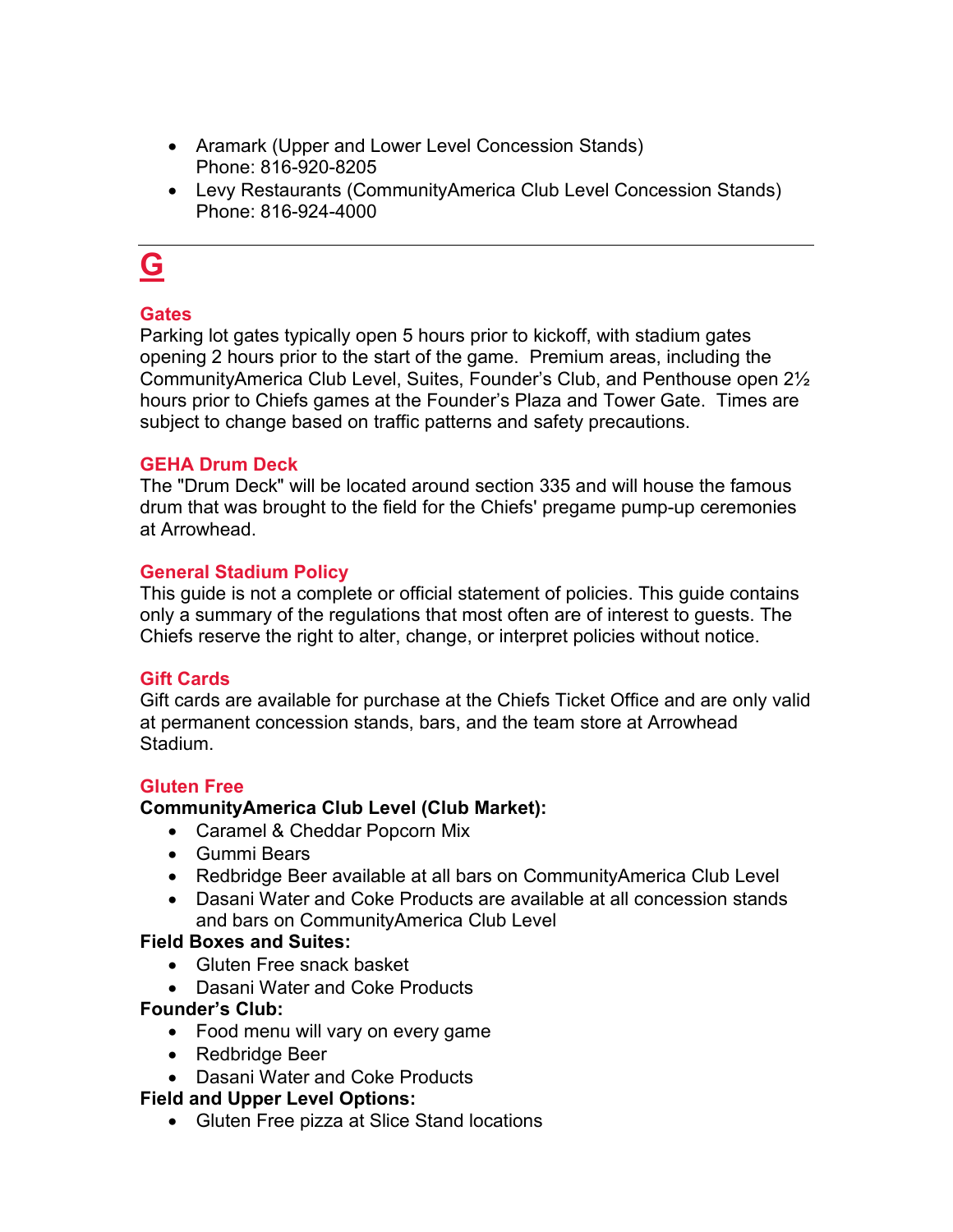- Beyond Burger with Gluten Free buns
- Cheese nachos
- Hot dogs at Gridiron Grill no bun
- French fries
- Peanuts
- Popcorn
- Three Cheese Mac and Cheese at Mac Shack
- All Chiefs Bar Locations carry Redbridge Beer
- Dasani Water and Coke Products

## **Group Tailgates**

Enhance your Arrowhead experience with a customized tailgate party for you and your group. Call 816-920-4833 or email [grouptickets@chiefs.nfl.com](mailto:grouptickets@chiefs.nfl.com)

To find out more information on group tailgates, please [click here.](https://www.chiefs.com/tickets/tailgates)

## **Group Tickets**

Bring a group of 20 or more people and receive a ticket discount and experience the best atmosphere. An Arrowhead Stadium outing is perfect for motivating a group, building camaraderie, boosting morale, spending time with family and friends, or providing outstanding client entertainment. Individuals may safely and securely manage their tickets directly through [www.mychiefsaccount.com](http://www.mychiefsaccount.com/) and receive big savings on tickets and service fees.

Enhance the Arrowhead Stadium experience with a customized tailgate party coordinated by the Chiefs. Guests interested in "Party Platforms" with additional amenities may enjoy private space throughout the event exclusively for individual groups. Call 816-920-4849 or email [grouptickets@chiefs.nfl.com](mailto:grouptickets@chiefs.nfl.com) for further details.

## **More information on Group Tickets:**

Phone: 816-920-4849 Email: [grouptickets@chiefs.nfl.com](mailto:grouptickets@chiefs.nfl.com) Website: [Click here](https://www.chiefs.com/tickets/groups)

## **Guest Interference**

In the interest of player and guest safety, Arrowhead Stadium maintains a zerotolerance policy regarding fan interference with a ball in play or a player during the game. Failure to comply with this policy will result in immediate removal from Arrowhead Stadium, possible arrest and/or loss of tickets.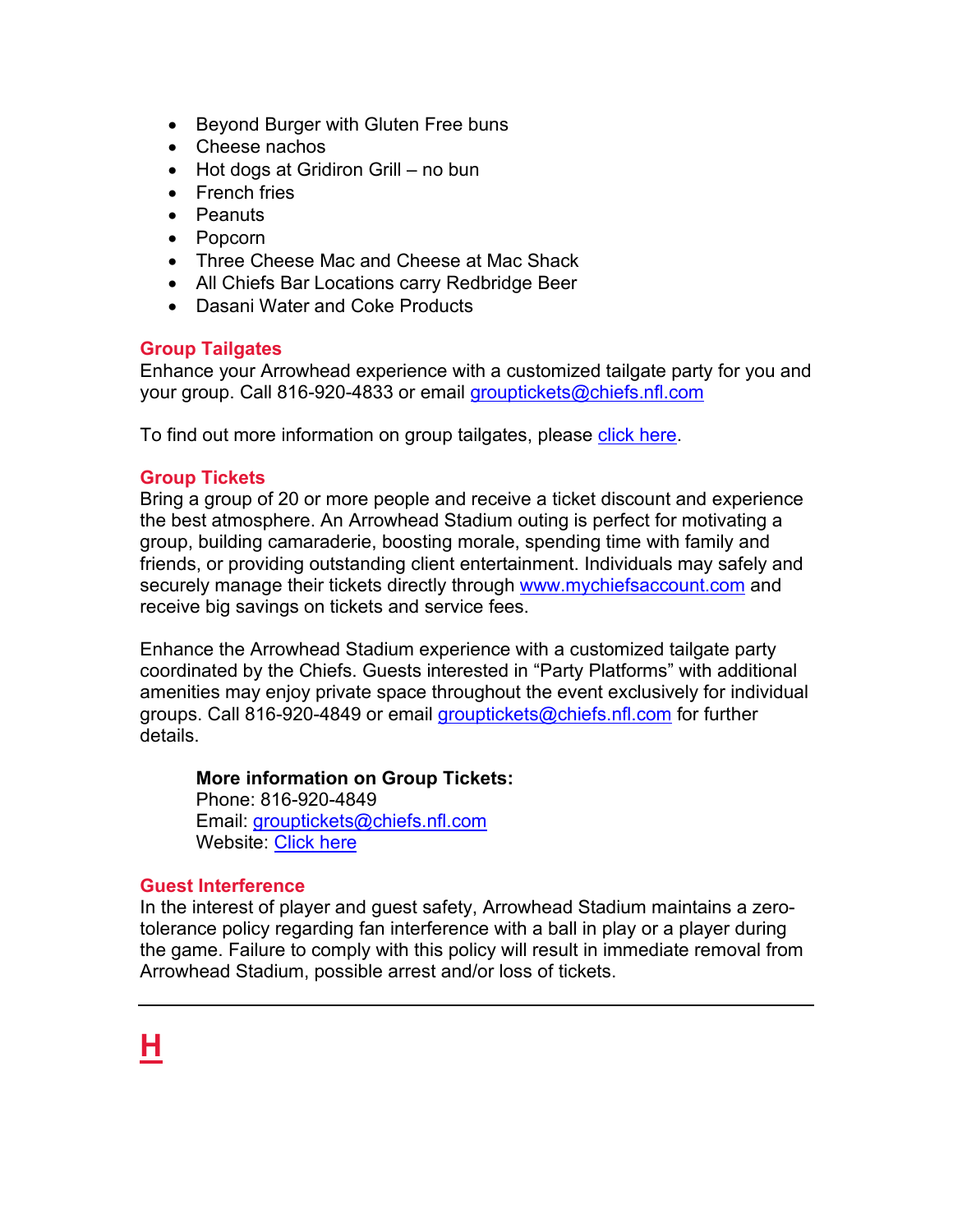#### **Hall of Honor Presented by Spectrum**

The Chiefs Hall of Honor, opened just prior to the 2010 season, pays tribute to the founding of the American Football League by Lamar Hunt and tells the story of the Chiefs franchise, its players and its accomplishments.

All Chiefs guests can enjoy the Chiefs Hall of Honor located on the Field Level concourse. The Chiefs Hall of Honor allows guests to experience the rich heritage of the Kansas City Chiefs and re-live some of the greatest moments in franchise history. In addition to rotating recognition on the Ring of Honor, members of the Chiefs Hall of Fame have received their due as important parts of the franchise's history with dedicated displays featuring their busts, bios and mementos.

Interactive exhibits and video boards throughout the area bring back great memories and set the foundation for future stars. Exhibits include listings of every player who has ever appeared on a regular season roster for the team, summaries of every regular season and playoff game for the past 50 plus years and tributes to the team's Super Bowl IV Championship.

Schedule a private or public tour at [stadium tours](https://www.chiefs.com/stadium/tours) to visit the Chiefs Hall of Honor on a non-event day.

#### **Hand-held Radios and TVs**

Hand-held radios and TVs are permitted provided that they do not interfere with other guests – an ear piece must be used to listen. Radios and TV's cannot be any larger than six 6" x 6".

#### **Health and Wellness Screenings**

Guests may be subject to health and safety assessments and/or screenings from time to time. If guests do not permit or agree to such assessments, the Chiefs may deny entry into Arrowhead Stadium or eject guests from the stadium without a refund.

#### **Hours of Operation**

Chiefs Gamedays: Parking lot gates typically open 5 hours prior to kickoff, with stadium gates opening 2 hours prior to the start of the game. Gate times for premium areas including the CommunityAmerica Club Level, Suites, Founder's Club, Foolish Lounge and Penthouse open 2 ½ hours prior to Chiefs games. Times are subject to change based on traffic patterns and safety precautions.

## **Chiefs Front Office:**

Monday through Friday from 8:30 a.m. to 5:00 p.m.

#### **Chiefs Fan Experience:**

Monday through Friday from 8:30 a.m. to 5:00 p.m. Saturdays prior to Sunday event days from 9:00 a.m. to 1:00 p.m.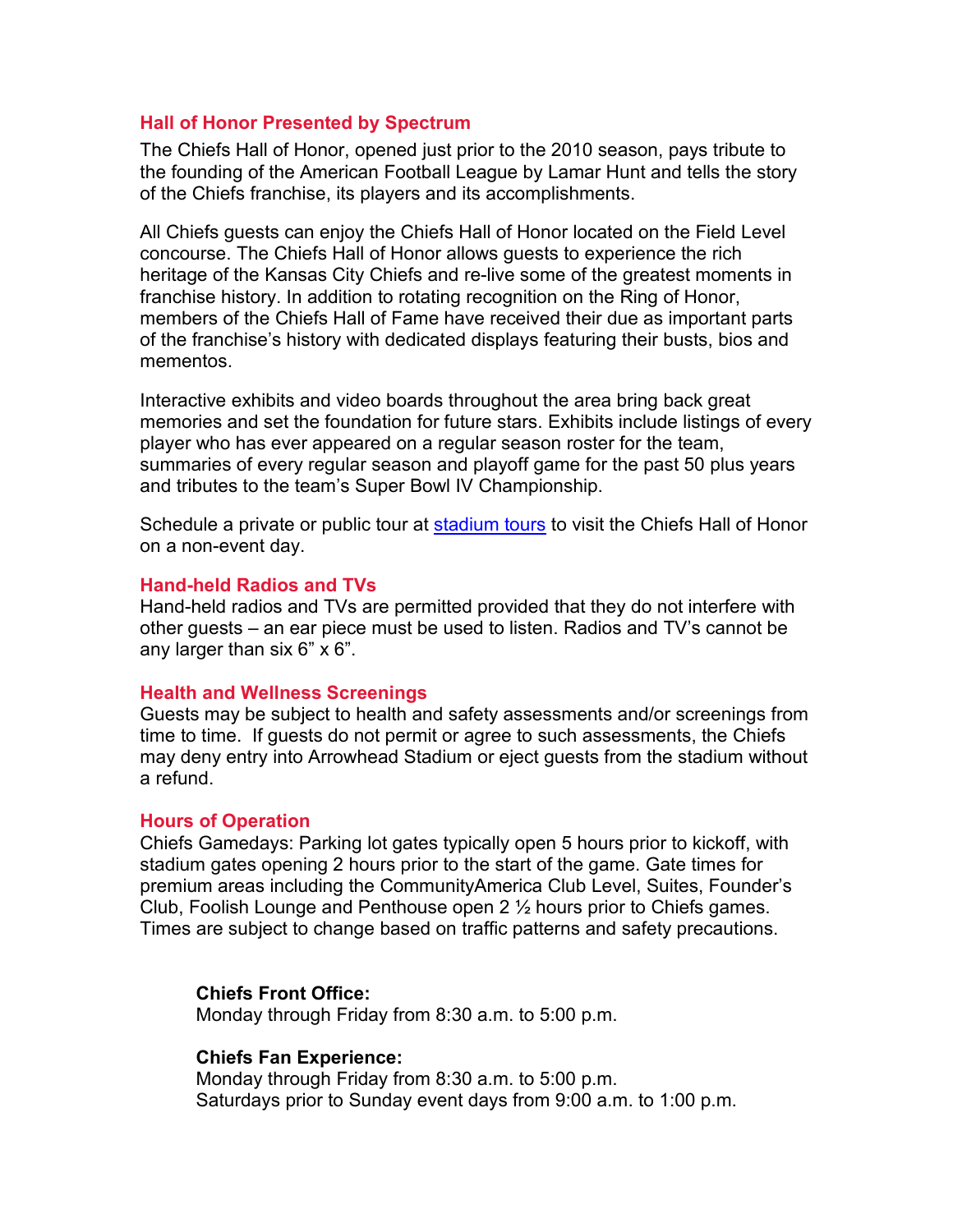### **Chiefs Ticket Office:**

Monday through Friday from 8:30 a.m. to 5:00 p.m. Saturdays prior to Sunday home games from 9:00 a.m. to 1:00 p.m. Sunday home games 3-1/2 hours prior to the start of the game *\*The walk-up ticket window hours are limited and subject to change. To confirm availability, please call 816-920-9400 in advance.*

# **I**

### **Identification Bracelets**

Fans First Booths provide ID bracelets for children. This ID bracelet will contain key information to help reconnect children and their parent(s) should they become lost. CommunityAmerica Club Level guests may visit the concierge locations.

#### **Information**

Please visit Fans First Booths located throughout Arrowhead Stadium or call Chiefs Fan Experience at 816-920-4237. Guests may also email fanexperience@chiefs.com.

### **Intoxicated Guests**

We reserve the right to deny entry or discontinue service to guests who appear to be visibly intoxicated. Any intoxicated guests causing a disturbance while entering the stadium or during an event will be subject to denied entry, ejection without refund, loss of season tickets, and may also be in violation of city ordinances resulting in possible arrest and prosecution.

## **J**

#### **Jackson County Residents**

Information regarding Jackson County Residents can be found [here.](https://www.chiefs.com/stadium/jacksoncounty)

## **Junior Cheerleaders**

For information regarding youth cheerleading programs please call 816.920.4847 or [click here.](https://www.chiefs.com/cheerleaders/cheerprograms/)

# **K**

## **KC WOLF**

Since his introduction to Chiefs fans in 1989, KC Wolf has become one of the most entertaining mascots in professional sports. Whether he is dancing, imitating Elvis or performing one of his hilarious routines, audiences everywhere are guaranteed lots of laughs and smiles. One thing that sets KC Wolf apart from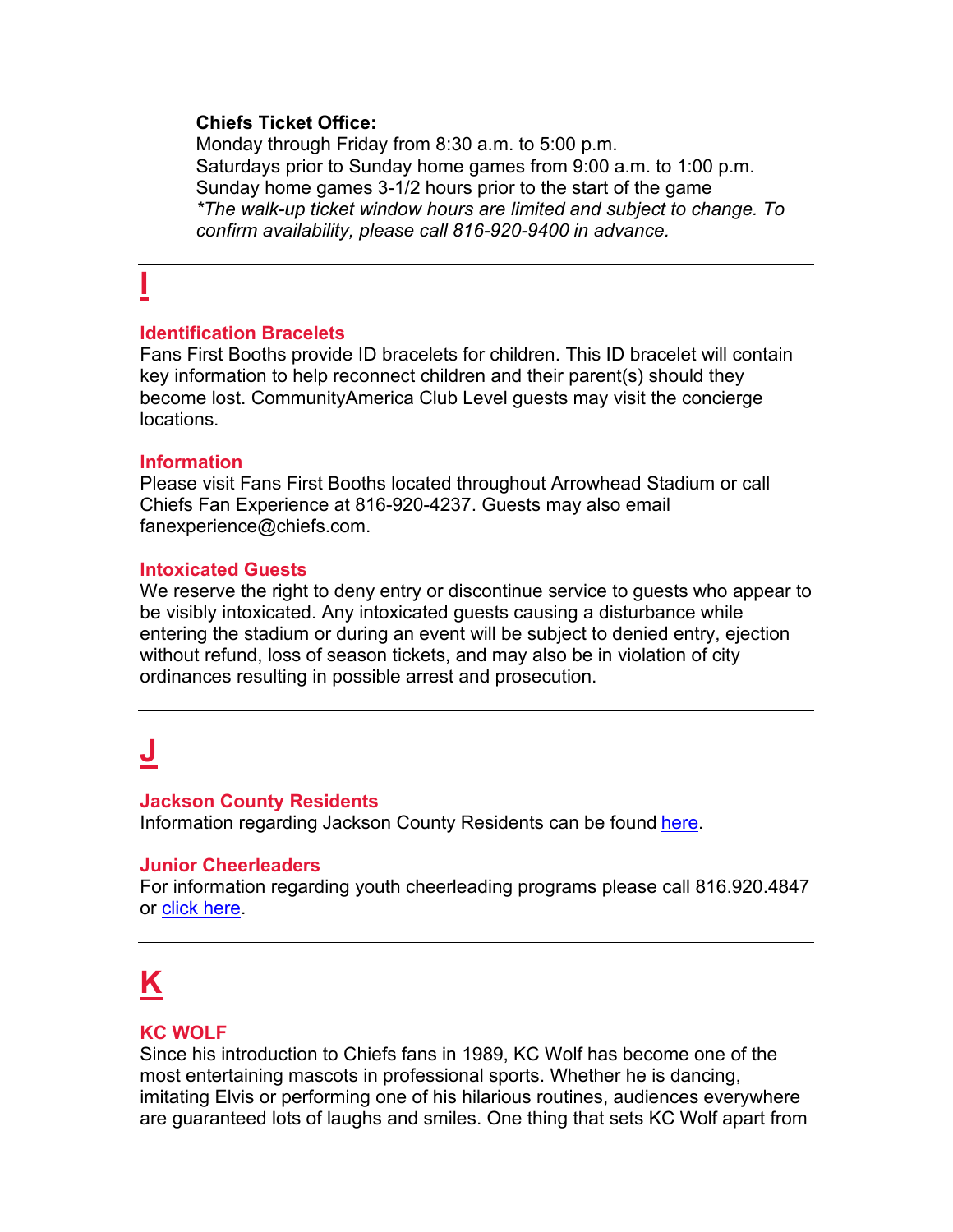other mascots is the fact that he is also in high demand as a humorous and motivational speaker. He brings energy and enthusiasm when he speaks to audiences of all ages at schools, churches, businesses, banquets, charity events, parties, conventions or any event that brings people together for fun and excitement. If guests have any questions concerning KC Wolf visits or if guests would like a specific price quote for an event, please contact Dan Meers at 816.920.4212 or [click here](https://www.chiefs.com/cheerleaders/kcwolf) to request an appearance online.

## **L**

#### **License Plates (Missouri Residents)**

The Chiefs and the Missouri Department of Revenue offer the chance for Chiefs fans to get their own Chiefs License Plates. All proceeds go to the Hunt Family Foundation. To obtain plates, guests may [click here](https://www.chiefs.com/fans/licenseplate) or may contact the Chiefs Ticket Office at 816-920-9400 or email [ticketoffice@chiefs.com.](mailto:ticketoffice@chiefs.com)

#### **Limousine Parking**

Limousine parking is located in Bus/RV area on a first come, first serve basis. Space is limited, we recommend you arrive early to secure a parking space. The cost of limousine parking is \$70 and overnight parking for any type of vehicle is prohibited.

#### **Lost and Found**

Found articles may be turned into any Fans First Booth or CommunityAmerica Club Level concierge desk and will be immediately logged by the attendant. The items will be kept at that location until the crowd has completely exited Arrowhead Stadium after each event. Guests missing an item should visit [www.arrowheadlostandfound.com](http://www.arrowheadlostandfound.com/) to log their item. Due to the vast quantity of lost and found items we urge guests not to try to collect missing items on event day, but to complete a lost and found submission.

If you have an item of great importance visit the nearest Fans First Booth or CommunityAmerica Club Level concierge desks for assistance.

## **M**

#### **Maps**

[Click here](https://www.chiefs.com/stadium/maps/fieldlevel) to view stadium maps or [click here](https://www.chiefs.com/stadium/parking/directionsandmaps) to view parking maps.

#### **Media**

Media requests should be directed to the Chiefs Communications Department. Please call 816-920-4352 for assistance.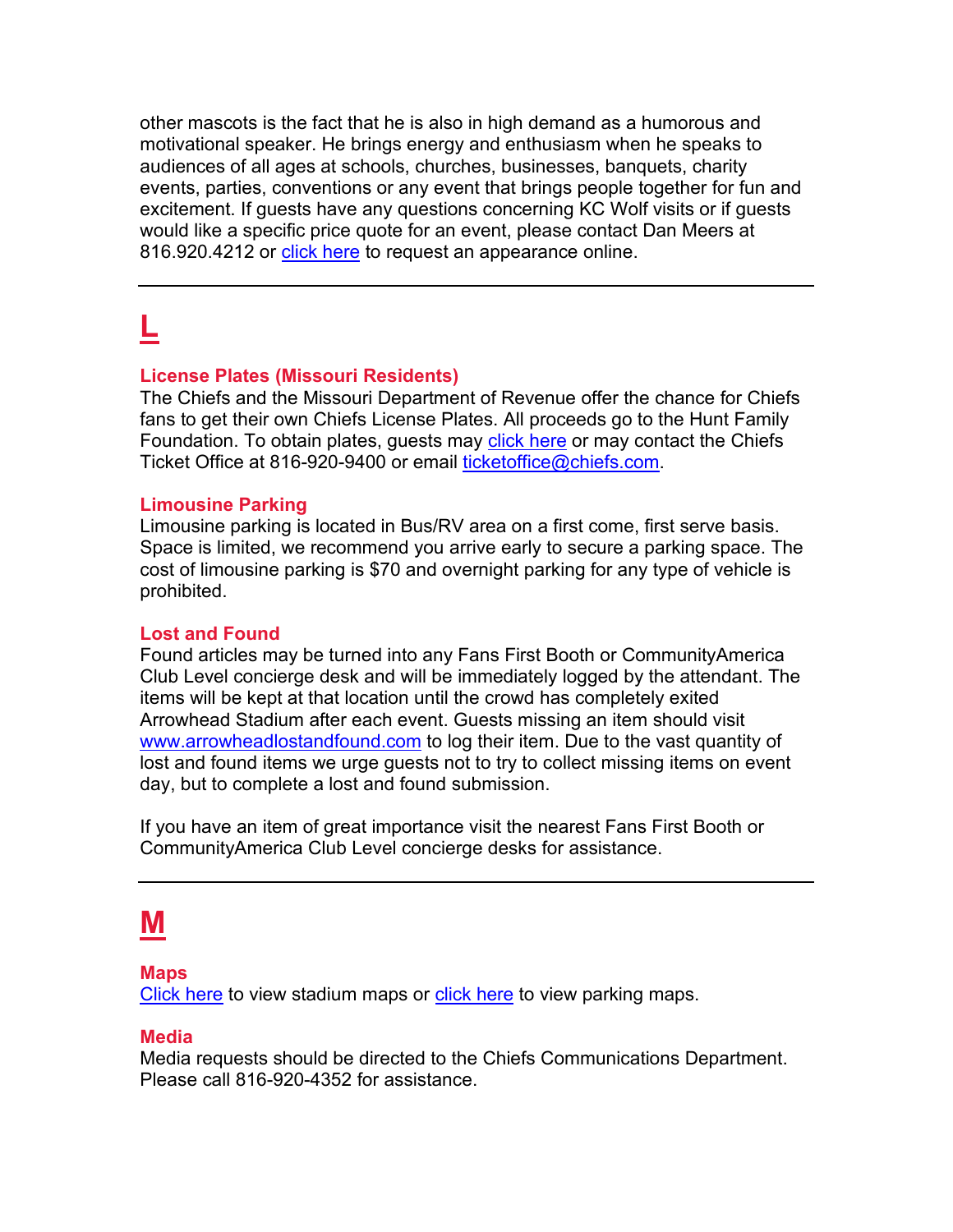## **Media Guides**

Chiefs media guides are available online at [www.chiefs.com/mediainformation/.](http://www.chiefs.com/mediainformation/) \_\_\_\_\_\_\_\_\_\_\_\_\_\_\_\_\_\_\_\_\_\_\_\_\_\_\_\_\_\_\_\_\_\_\_\_\_\_\_\_\_\_\_\_\_\_\_\_\_\_\_\_\_\_\_\_\_\_\_\_\_\_\_\_

## **N**

## **Nursing Lounge**

Breastfeeding mothers that prefer a private location to nurse their child are welcome to use the new Nursing Lounge located just *inside Gate G*. The new Nursing Lounge features, seven gliders with an accompanying table footrest as well as electrical outlets. A changing table, refrigerator, lockers and hand washing sink are also available to use. The Nursing Lounge also features a television dialed into the game so that moms don't miss a moment of the action.

\_\_\_\_\_\_\_\_\_\_\_\_\_\_\_\_\_\_\_\_\_\_\_\_\_\_\_\_\_\_\_\_\_\_\_\_\_\_\_\_\_\_\_\_\_\_\_\_\_\_\_\_\_\_\_\_\_\_\_\_\_\_\_

# **P**

#### **Parking**

Providing a world class experience is second only to ensuring your safety at Arrowhead Stadium. Upon arrival to the Truman Sports Complex, please plan accordingly to ensure your safest and most efficient route. The Kansas City Chiefs have policies in place to maintain the best tailgating environment in NFL. Please [click here](https://www.chiefs.com/stadium/parking/) for more information about parking.

**Electric Car Parking:** A limited number of electric car parking spots with charging station are available for guests to use on gameday. Located in Lot M, these spaces are available on a first come, first served basis. Please enter through Gate 3, 4 or 6 and notify parking staff on your desire to use electronic car parking. Should electric car parking not be available, you will be parked in accordance with your parking pass.

#### **Pat-down Policy**

Guest belongings may be searched upon entry into Arrowhead Stadium. By tendering a ticket and entering Arrowhead Stadium, guests consent to such searches and waive any related claims that might have against the Kansas City Chiefs, the NFL, its member clubs, their affiliates and stadium landlords or their agents. If guests elect not to consent to the searches, they will be denied entry into Arrowhead Stadium.

#### **Payments**

Season Ticket Members can easily and efficiently make a payment via their [Chiefs Kingdom Rewards](http://www.chiefskingdomrewards.com/) account. To make a payment over the phone call the ticket office at 816-920-9400. To make a payment in person go to the Arrowhead Stadium Ticket Office located between the Founder's Plaza and the Hy-Vee Gate on the northwest side of the stadium from 8:30 a.m. – 5:00 p.m. Monday through Friday. Please note that the walk-up ticket window hours are subject to change. To confirm availability, please call 816-920-9400 in advance.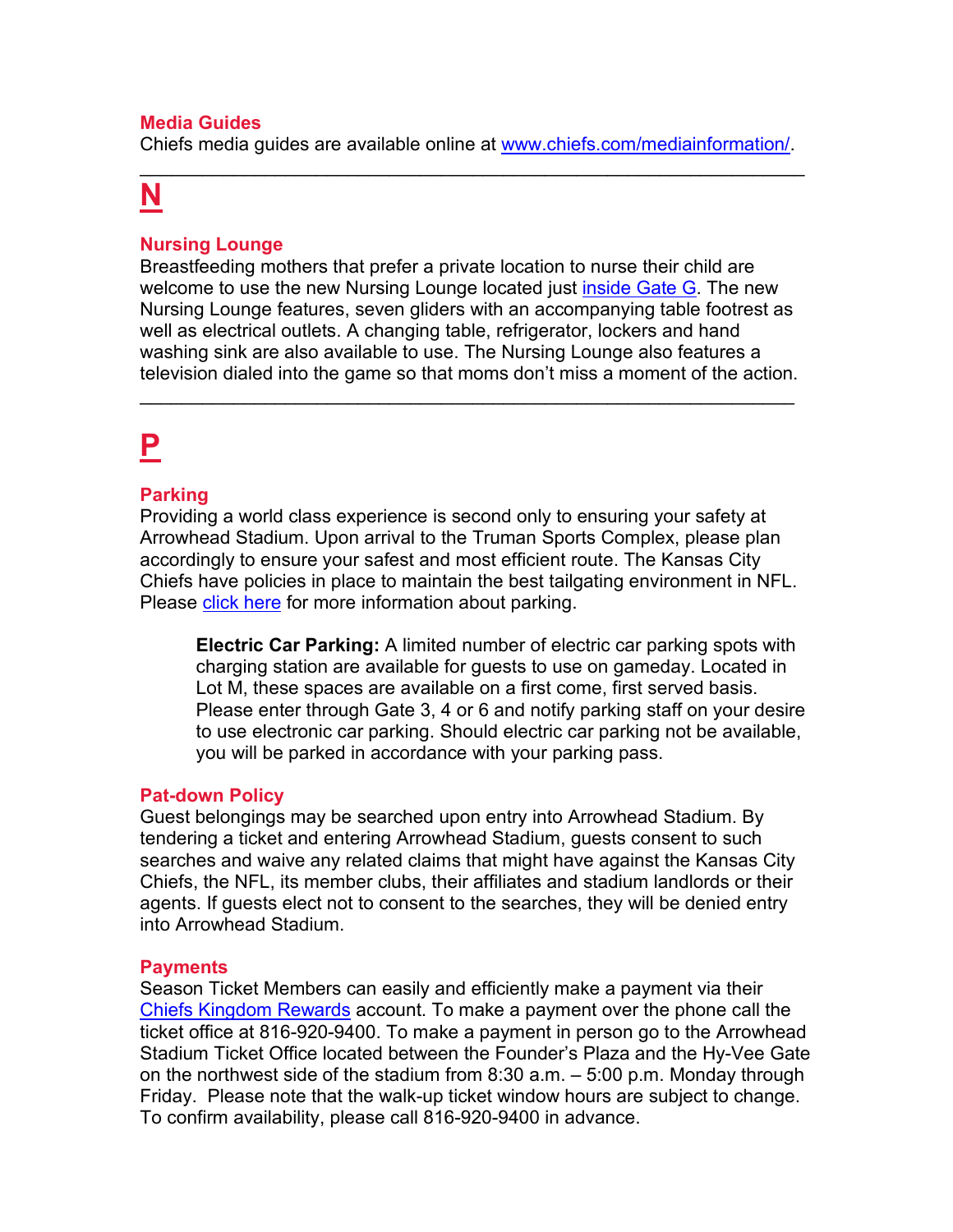## **Permitted/Prohibited Items**

The following items are permitted for guests to bring into Arrowhead Stadium:

- Bags that are clear plastic, vinyl or PVC and do not exceed 12" x 6" x 12" and all carried items will be subject to search.
- One-gallon clear plastic freezer bag (Ziploc bag or similar)
- Small clutch bags not to exceed 4.5" x 6.5", approximately the size of a hand, with or without a handle or strap, may be carried into the stadium along with one of the clear bag options.
- An exception will be made for medically necessary items after proper inspection at a gate designated for this purpose.
- Food contained in a clear plastic bag that has been pre-approved for medical purposes by Fan Experience or Security.
- One factory-sealed, plastic bottle of water per guest. The bottle of water must be 20 oz. or less in size and must be factory sealed upon entry (caps might be removed by stadium personnel).
- Still-photography cameras with a lens that is 6" or less in length
- Jackets or blankets after being patted down or searched.
- Banners, signs or flags of that are no larger than 3' x 5'; they will be prescreened by security for inappropriate messages.
- Baby strollers that are small and can collapse to fit under a seat.
- Compact umbrellas may be brought into the stadium however they may not be used inside of the seating bowl as they may impede the view of surrounding guests.
- Hand-held radios and TVs are permitted as long as they do not interfere with other guests – an ear piece must be used to listen. Guests may be asked to power on the device during the security screening process. They may not be any larger than 6″ wide and 6″ long.
- Seat cushions without pockets, zippers, compartments or covers.

The following items are prohibited items that guests may not bring into Arrowhead Stadium:

- Purses larger than a clutch bag, briefcases, luggage of any kind.
- Back packs and fanny packs, clear or cloth, are prohibited at all events held at Arrowhead Stadium.
- Seat cushions with pockets, zippers, compartments or covers.
- Computer bags and camera bags or any bag larger than the permissible clear bag size.
- Battery operated attire.
- Bottles, cans, thermoses, containers, flasks, plastic, metal, or glass cups.
- Coolers any size, any type.
- Alcohol of any kind.
- Illegal drugs.
- Firearms, weapons of any type, fireworks, or anything that can be used as a projectile or is deemed dangerous by Stadium management.
- Banners, signs or flags of that are larger than 3' x 5'.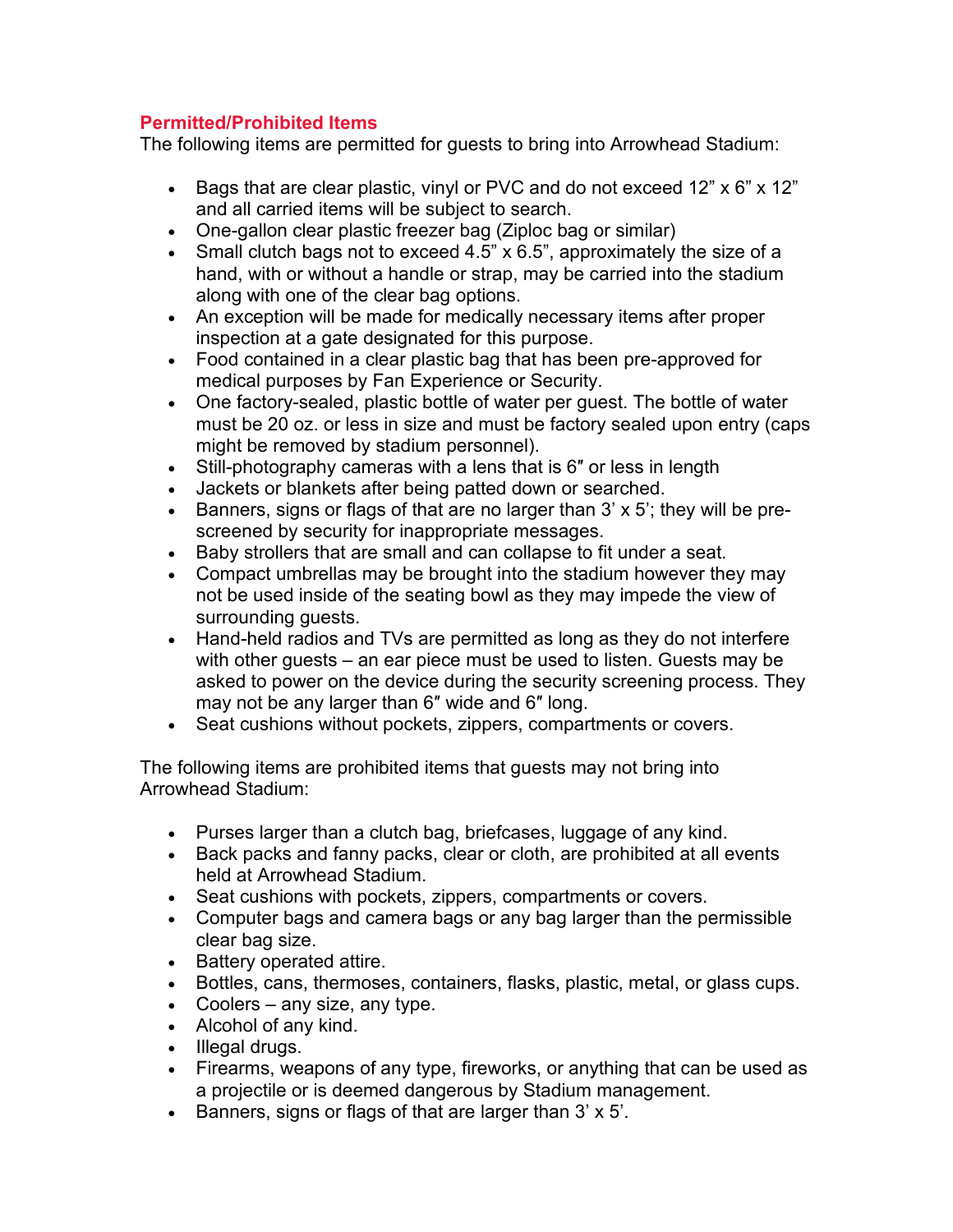- Balls of any kind including full sized footballs, frisbees and beach balls.
- Single purpose video cameras or still-photography cameras with a lens longer than 6″.
- Any animal with the exception of a service animal.
- Bags larger than 12" x 6" x 12" NFL Approved Clear Bag
- Food
- Boom boxes
- Portable heaters
- Portable chargers larger than 6"x3"x1.5"
- Flammable liquids
- Noisemakers air horns, klaxon, bells, whistles, drums, etc.
- Laser pointers of any type, poles or rods
- Large strollers
- Floor mats
- Balloons
- Selfie stick
- Cameras with removable lenses
- Unmanned Aircraft System (UAS) and other devises including but not limited to tethered planes, drones, remote control helicopters, etc.: Please review the [Chiefs Ticket Terms & Conditions](https://www.chiefs.com/tickets/terms/) for more information
- Any other items deemed dangerous, unacceptable or inappropriate by security or stadium management

To ensure the highest level of safety and security, all guests will be subject to a courteous screening upon entry by Security which includes wanding, on occasion, may include a pat-down screening by same-gender stadium personnel. All bags and vehicles will be subject to inspection upon entry. Persons that refuse to be wanded, patted down, and/or refuse to have their bags or vehicle inspected will not be admitted.

By presenting a ticket or credential to Stadium Personnel, guests consent to such inspections and waive any and all related claims that guests might have against Arrowhead Stadium, the teams and promoters. Alcohol, weapons, or any items the stadium security personnel deem dangerous will be confiscated.

## **Posting Tickets for Sale**

Sell season tickets anonymously to other fans by logging into www.mychiefsaccount.com. There is no fee for posting tickets and only a minimal fee when tickets are sold. The process is secure – simply highlight the tickets desired to sell, choose the selling price, the expiration date and submit the listing. Editing postings at any time is quick and easy. Note that it is illegal to sell tickets, regardless of price, inside the confines of the Truman Sports Complex. To do so is to risk arrest.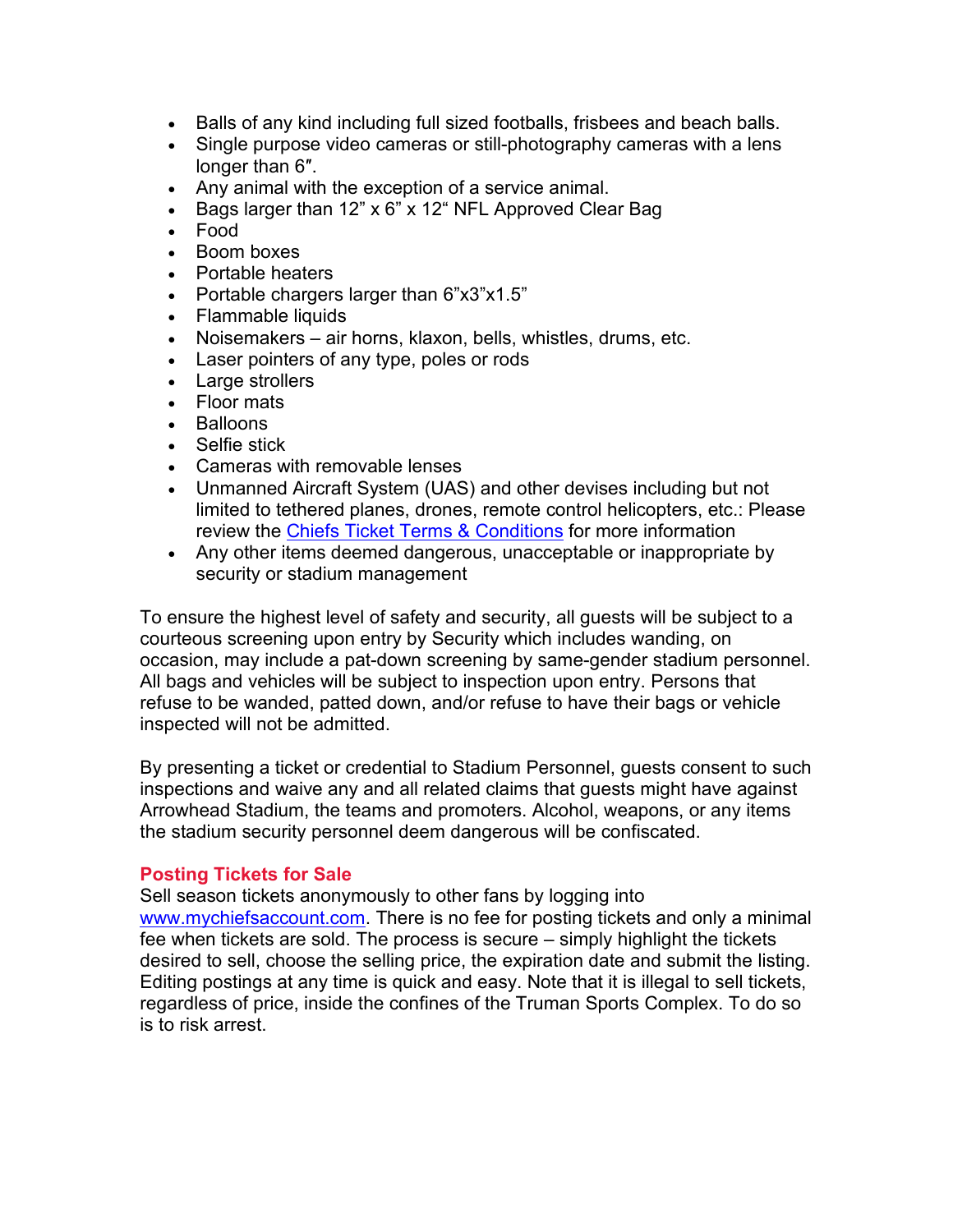#### **Press Entrance**

The press entrance is located at the Tower Gate on the south side of Arrowhead Stadium. Press should use the elevators located at the Tower Gate entrance of Arrowhead Stadium to reach their seats.

#### **Privacy Policy**

Please visit our Privacy Policy located at [www.chiefs.com/privacypolicy/](https://www.chiefs.com/privacypolicy/) to learn about how we collect and use information about you.

#### **Profanity**

In the interest of presenting family friendly events, the use of foul/abusive language will not be tolerated in Arrowhead Stadium. Those guests who choose to use foul language will be removed from the stadium. Guests who are wishing to report may notify stadium personnel by texting "CHIEFS" <SPACE> YOUR LOCATION AND ISSUE to 69050 or by calling Chiefs Fan Experience at 816- 920-4237.

#### **Professional Cameras**

For safety and security, video cameras or professional cameras (lenses) are prohibited in Arrowhead Stadium. Small still cameras are permitted, but camera cases are prohibited. Small still cameras are those that are no larger than 6″ wide and 6″ long. Any camera that has a removable lens is also not permitted in Arrowhead Stadium.

# **R**

#### **Radio**

Hand-held radios and TVs are permitted as long as they do not interfere with other guests – an ear piece must be used to listen. Guests may be asked to power on the device during the security screening process. The devices may not be any larger than 6″ wide and 6″ long.

#### **Radio Broadcast**

Chiefs games are broadcasted locally on 106.5 The Wolf, home of the Chiefs Radio Network. Additionally, 610 Sports Radio will broadcast a 3-hour pre-game and 1-hour post-game broadcast. Non-gameday press conferences, weekly player interviews and the Monday Chiefs Kingdom Show will also air live on 610 Sports Radio during the season.

#### **Red Coaters**

The Chiefs Red Coaters are a special group of dedicated fans who support the team. They are ambassadors to the community and a vital part of the Chiefs organization. Members volunteer for Chiefs-related charity and special events throughout the year and assist Chiefs Season Ticket Members. If you are interested in becoming a member of this elite organization, [click here.](https://www.chiefs.com/community/redcoaters)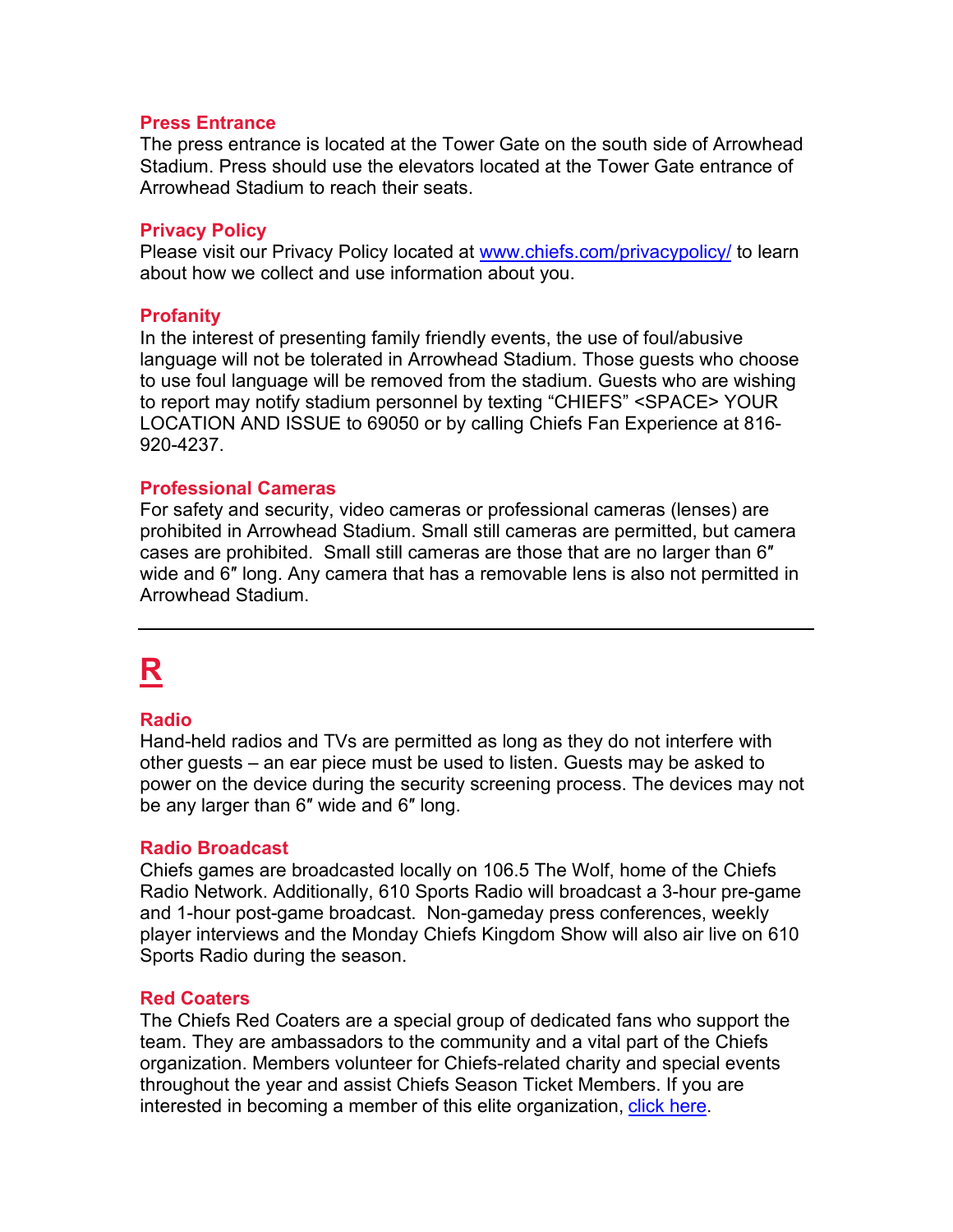## **Red Friday**

Red Friday is an annual Chiefs event, spearheaded by the Red Coaters, to signify the start of the regular season. Stay tuned to [www.chiefs.com](http://www.chiefs.com/) for more information closer to Red Friday.

## **Re-Entry Policy**

Once guests exit through Arrowhead Stadium gates, regardless if guests have their ticket, guests are not permitted back into the stadium. Arrowhead stadium has a no re-entry policy for most Stadium events, including Kansas City Chiefs Football games. For other select events, adjustments to this policy may be in place. Please see the nearest gate event stadium personnel for more information.

## **Restrooms**

There are men's and women's restrooms located on each level of Arrowhead Stadium; each is an ADA accessible facility. Diaper changing stations are available in many men's and women's restrooms as well as all Family Restrooms.

- **Field Level:** 101W; 102M; 103W; 107W; 108M; 109W; 110W; 111M; 112W; 116W; 117M; 118W; 120M; 121W; 125W; 126M; 127W; 128W; 129M; 130W; 134W; 135M
- **CommunityAmerica Club Level:** 206W/M; 209W/M; 216W/M; 220W/M; 229W/M; 232W/M; 239W/M; 242W/M
- **Upper Level:** 301W; 303W/M; 304M; 305W; 307W; 308M; 309W; 310M; 314M; 315W; 316M; 317W; 318M; 320W; 322M; 324W; 326M; 328W; 330W; 331M; 332W; 333M; 337M; 338W; 339M; 340W.

## **Risk**

Guests are at their own risk with respect to the dangers incidental to football games and other events whether occurring prior to, during, or after the actual game or event. Arrowhead Stadium, the teams and promoters are not responsible for lost, stolen or damaged property. This includes parking at the Jackson County Sports Complex Authority.

 $\mathcal{L}_\mathcal{L} = \{ \mathcal{L}_\mathcal{L} = \{ \mathcal{L}_\mathcal{L} = \{ \mathcal{L}_\mathcal{L} = \{ \mathcal{L}_\mathcal{L} = \{ \mathcal{L}_\mathcal{L} = \{ \mathcal{L}_\mathcal{L} = \{ \mathcal{L}_\mathcal{L} = \{ \mathcal{L}_\mathcal{L} = \{ \mathcal{L}_\mathcal{L} = \{ \mathcal{L}_\mathcal{L} = \{ \mathcal{L}_\mathcal{L} = \{ \mathcal{L}_\mathcal{L} = \{ \mathcal{L}_\mathcal{L} = \{ \mathcal{L}_\mathcal{$ 

## **S**

## **Season Tickets**

For information regarding Season Tickets call 888.99 CHIEFS (24433) or click [here](https://www.chiefs.com/tickets/seasontickets/) for more information.

## **Security Office**

The security office is located at the southeast corner of the stadium, street level, via the Gate D ramp.

## **Security Screening**

For guest safety, prior to entering Arrowhead Stadium gates, all guests will be subject to security screening which may include wanding, pat downs by same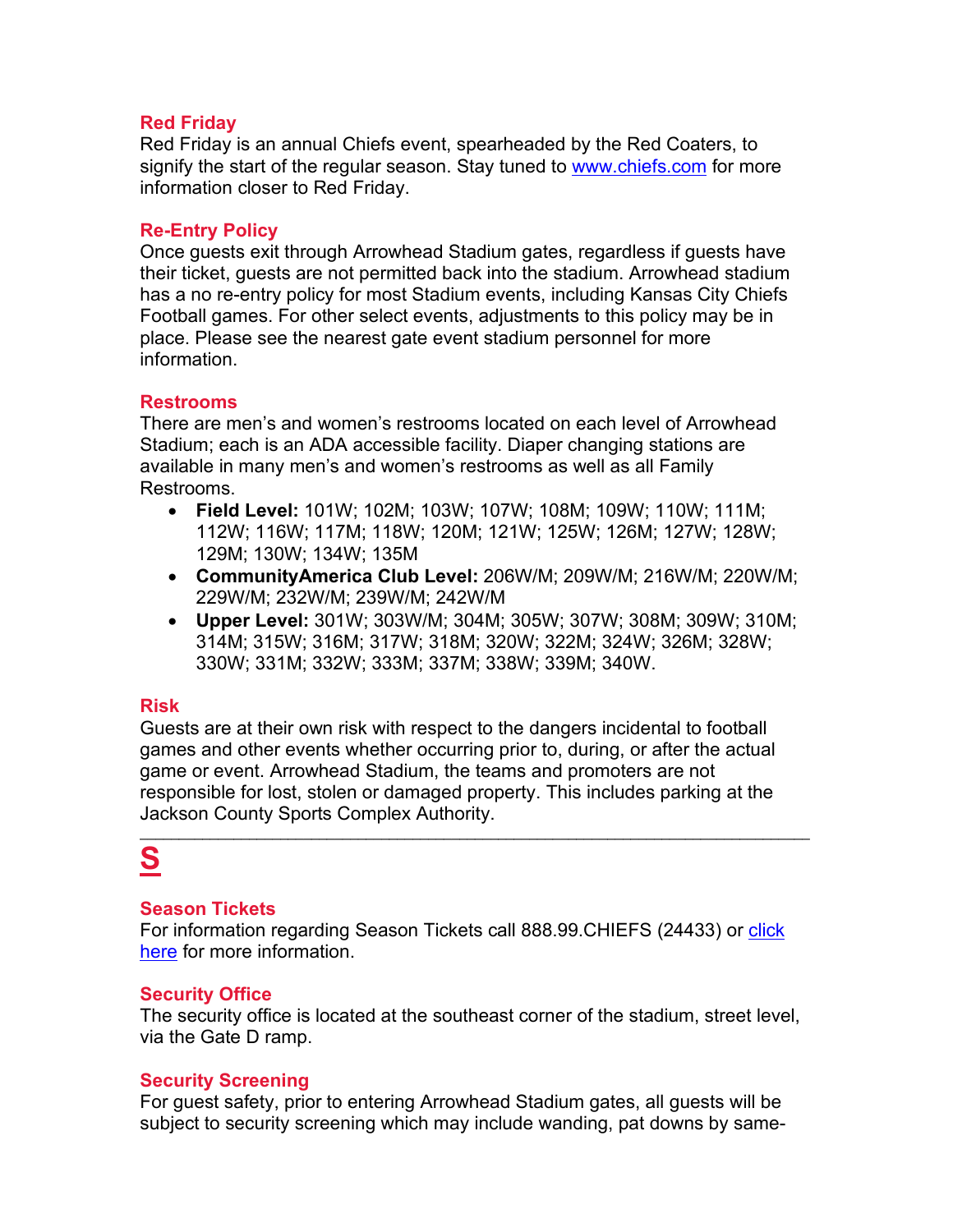gender security personnel and inspections of all bags and items entering the stadium. Any prohibited item must be returned to the guest's vehicle. To ensure that guests are in their seat in time for event start, please allow an extra 30 minutes at Arrowhead Stadium gate entrances.

Entrances are available for CommunityAmerica Club Level, Suite and Founder's Club patrons at the Founder's Plaza Gate. CommunityAmerica Club Level, Suite and Penthouse patrons may also enter at Tower Gate.

#### **Selfie Sticks**

For safety and security, selfie sticks are prohibited in Arrowhead Stadium.

#### **Service Animals**

Service animals are allowed to accompany guests with disabilities into the stadium area. Information regarding access points and accommodations can be obtained by contacting Fan Experience at 816-920-4237 or email [fanexperience@chiefs.com.](mailto:fanexperience@chiefs.com) All other animals are prohibited.

#### **Sign Language Interpreters**

Signed performances are provided for hearing-impaired guests at select concert events. Interpretation services are not guaranteed for every event; however, every effort will be made to accommodate each request with appropriate advance notice, at least four weeks prior to the event. Please contact the Chiefs Fan Experience at 816-920-4237 for further information.

#### **Single Game Tickets**

To purchase single game tickets, guests can visit the ticket office located on the northwest side of the stadium. Tickets will also be available for purchase through [www.ticketmaster.com.](http://www.ticketmaster.com/)

#### **Smoking**

Smoking (including vaping) areas are located and clearly labeled outside each of the four spiral entrances on the street level and at Upper Level Sideline bar locations.

Guests who fail to comply with this policy after a warning are subject to ejection from Arrowhead Stadium and potential revocation of tickets.

#### **Soliciting/Sampling/Peddling**

Guests should be aware that the distribution of banners, booklets, business cards, circulars, commercial advertising, flyers, folders, handbills, leaflets, notices, pamphlets, posters, stickers or any other written, printed and/or painted materials is prohibited on the Truman Sports Complex, in Arrowhead Stadium and within its parking lots. This includes any exchange of money while on the complex including the solicitation for donations to charities, teams or clubs and sale or peddling of any product/food/drink. Any guest who engages in soliciting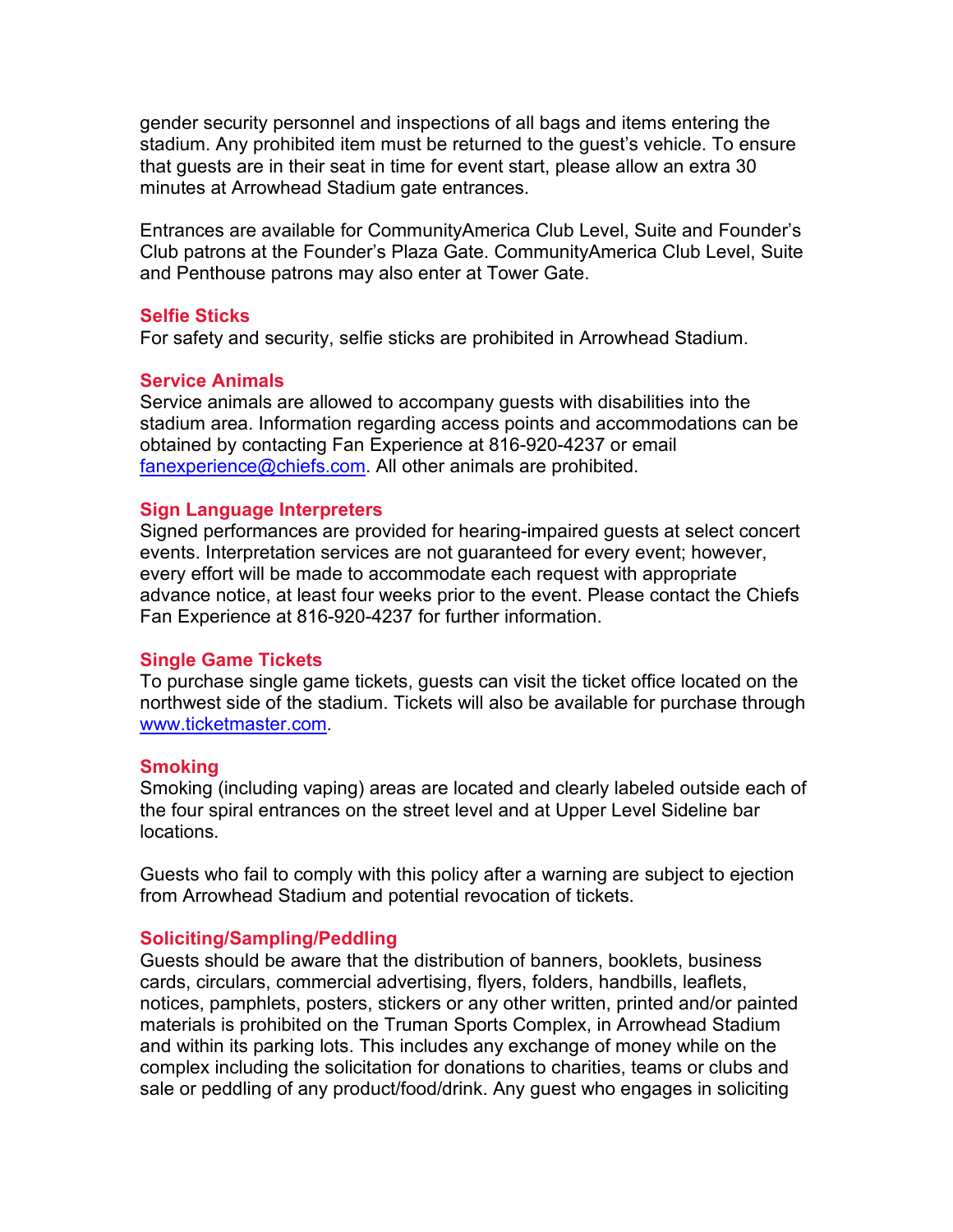while on the Truman Sports Complex property may be subject to ejection or arrest.

### **Special Assistance Carts**

The Chiefs will provide several passenger carts to assist guests at Chiefs games and other major events. To request this service, please contact Fan Experience at 816-920-4237 when you arrive on site to have a cart dispatched. Cart assistance will begin 2-1/2 hours prior to the event.

Fans First staff will be located throughout the lot in tents and on golf carts to provide guests with assistance with directing you to our special assistance carts.

### **Stadium Gates**

**Chiefs Games:** Arrowhead Stadium gates open 2 hours prior to kickoff. Premium Gates including the CommunityAmerica Club Level, Suites, Founder's Club, and Penthouse open 2-1/2 hours prior to kickoff.

**Special Events:** Arrowhead Stadium gate times vary for other Arrowhead Events. Please call Fan Experience at 816-920-4237 for event specific times and information.

For guest safety, prior to entering Arrowhead Stadium gates, all guests will be subject to security screening which may include pat downs and inspections of all bags and items entering the stadium. Any prohibited item must be returned to the guest's vehicle. To ensure that guests are in their seat in time for kickoff, please allow an extra 30 minutes at the stadium gate entrances.

Please reference "Permitted/Prohibited Items" prior to day of game to make security screening efficient.

#### **Stadium Maps**

[Click here](https://www.chiefs.com/stadium/maps/fieldlevel) for stadium maps.

#### **Stadium Tours**

Tours of Arrowhead Stadium offer guests a behind-the-scenes look into the Chiefs Hall of Honor, Press Box, Broadcast Lounge, CommunityAmerica Club Level Suite, Locker Room, Playing Field and more! (Tour Route is subject to change due to weather conditions and restrictions.) [Click here](https://www.chiefs.com/stadium/tours) for more information.

**Public Tours:** Tour dates, times and the opportunity to purchase tickets can be found at [stadium tours.](https://www.chiefs.com/stadium/tours) A limited amount of remaining tickets are sold on a firstcome, first-serve basis in the Team Pro Shop located at the Founder's Plaza on the north side of Arrowhead Stadium beginning 30 minutes prior to the scheduled public tour time. Tour rates vary per individual tour. Discounted tickets are available for children 12 years and under, senior citizens over 65 and military.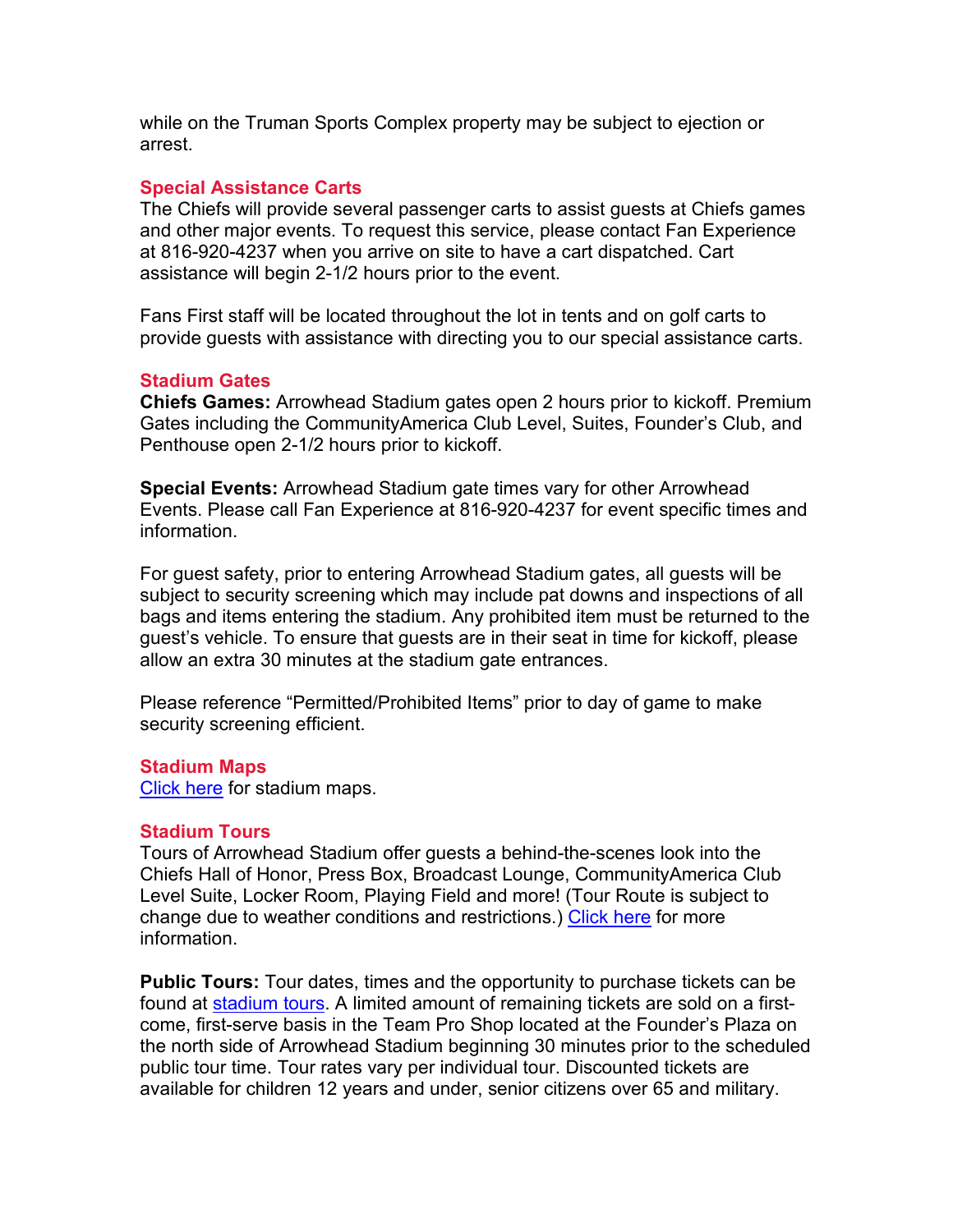**Private Tours:** Tours are available by appointment only for groups of 10 or more. Appointments must be made at least two weeks in advance and require a 50% non-refundable deposit. More private tour information can be found on the stadium tours page. The Kansas City Chiefs are happy to make accommodations for tour guests who have disabilities or need special assistance. For more information on stadium tours, please call 816-920-4402 or email us at [tours@chiefs.com.](mailto:tours@chiefs.com)

### **Stolen Tickets**

Season Ticket Members with lost, stolen or destroyed ticket cards should contact the Chiefs Ticket Office at 816-920-9400 or [ticketoffice@chiefs.com](mailto:ticketoffice@chiefs.com) to request a reprint of ticket cards. Fees may apply.

### **Strollers**

Strollers are permitted in Arrowhead Stadium if a ticket has been purchased for the child. Stroller must be collapsible and fit under seating area (Large strollers are prohibited in Arrowhead Stadium).

#### **Suites**

For information regarding premium seating please [click here.](https://www.chiefs.com/tickets/suites)

Suite Sales 816-920-4839 [ChiefsVIP@chiefs.nfl.com](mailto:ChiefsVIP@chiefs.nfl.com)

# **T**

## **Tailgate Parties**

Enhance your Arrowhead experience with a customized tailgate party for you and your group. Call 816-920-4833 or email [grouptickets@chiefs.nfl.com](mailto:grouptickets@chiefs.nfl.com)

To find out more information on group tailgates, please [click here.](https://www.chiefs.com/tickets/tailgates) To provide guests with the safest and most enjoyable tailgating experience at Arrowhead Stadium, we ask that all guests make themselves aware of the Parking Pass Terms and Conditions, [found here.](https://www.chiefs.com/stadium/parkingterms)

## **Tailgating**

Kansas City Chiefs fans make the best tailgating atmosphere in the National Football League. Please reference the tailgating/parking guide to make the tailgate experience the most enjoyable and safest possible at Arrowhead Stadium.

## **Taxi Cabs**

See Drop-Off and Pick-Up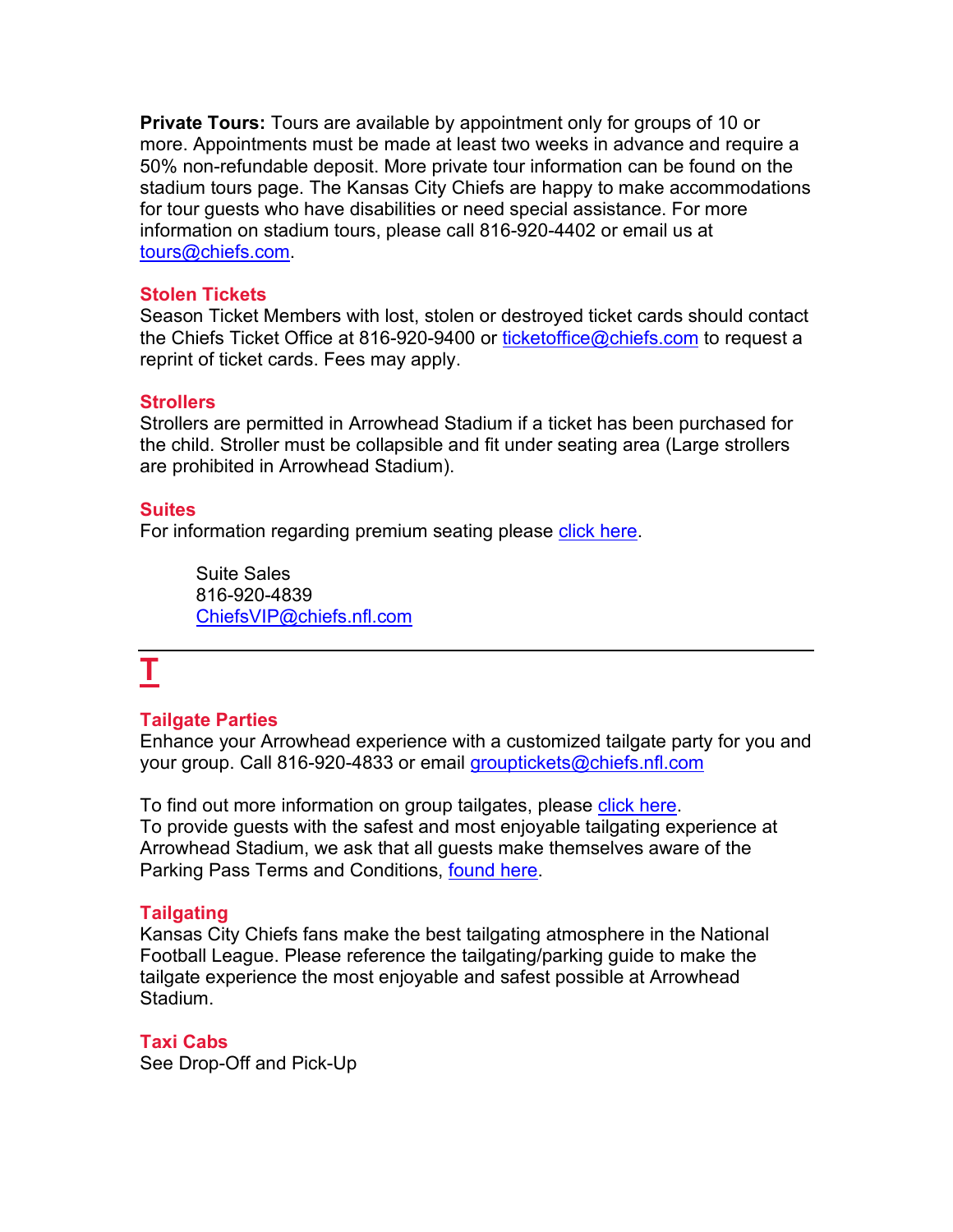#### **Teen Cheerleading Program**

For information regarding youth cheerleading programs please call 816-920-4847.

#### **Text Messaging Program**

Text messaging is an additional line of communication on event day to report guest conduct or stadium issues more clearly and confidentially. Text "CHIEFS" YOUR LOCATION AND ISSUE TO 69050. Standard SMS rates apply. Guests can text four hours prior to event start, during the event and 30 minutes after the conclusion of the event.

#### **Throwing Items**

Throwing items from the stands either on to the field or into another seating section is expressly prohibited. Any guest who throw items will be ejected from Arrowhead Stadium and may be subject to further action.

#### **Ticket Exchange**

Buy Chiefs tickets with NFL Ticket Exchange at NFL.com powered by Ticketmaster. Buy great tickets directly from Season Ticket Members and other fans or sell tickets guests are unable to use! For more details, visit the NFL Ticket Exchange at [www.NFL.com](http://www.nfl.com/) powered by Ticketmaster.

Season Ticket Members may also sell their season tickets anonymously to other fans by logging into ChiefsKingdomRewards.com or via the Chiefs Mobile App. There is no fee for posting tickets and only a minimal fee when tickets are sold. The process is secure – simply highlight the tickets desired to sell, choose the selling price, the expiration date, and submit the listing. Editing postings at any time is quick and easy.

#### **Ticket Office**

The Arrowhead Stadium Ticket Office is located between the Founder's Plaza and the Hy-Vee Gate on the northwest side of the stadium. It is open Monday through Friday 8:30 AM to 5:00 PM, Saturdays prior to Sunday games from 9:00 AM to 1:00 PM and Sundays 3-1/2 hours prior to kick off through the second quarter. Please note that the walk-up ticket window hours are subject to change. To confirm availability, please call the Ticket Office in advance at 816-920-9400.

#### **Ticket Resale**

It is illegal to sell tickets, regardless of price, inside the confines of the Truman Sports Complex. To do so on the property is to risk arrest.

Season Ticket Members can sell their tickets anonymously to other fans by logging in to their Chiefs Kingdom Rewards account. There is no fee for posting tickets and the process is secure – simply highlight the tickets desired to sell, choose the selling price, set the expiration date and submit the listing.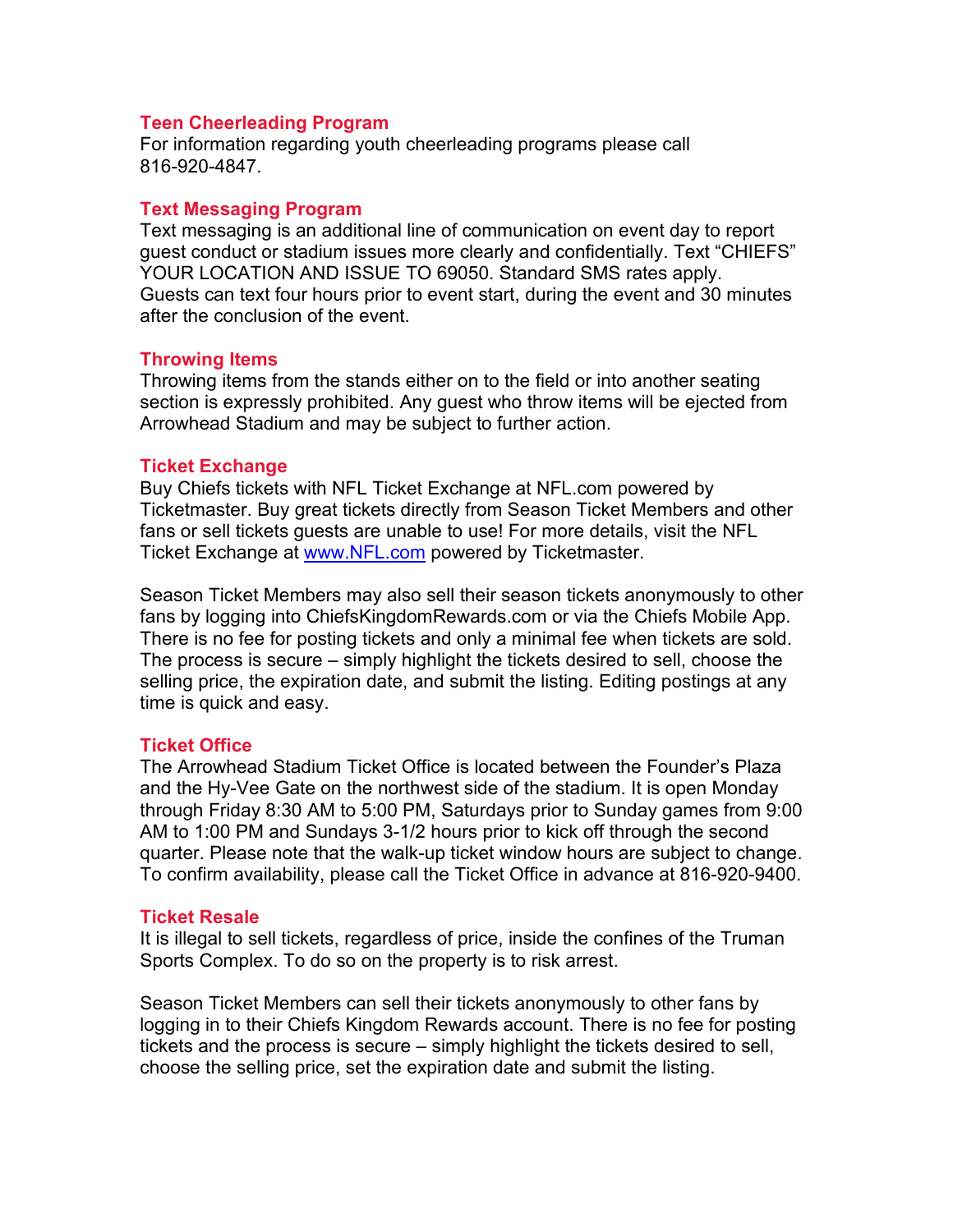## **Ticket Terms**

For ticket terms and conditions for Chiefs games, please [click here.](https://www.chiefs.com/tickets/terms/) For ticket terms and conditions for non-NFL events at Arrowhead Stadium, please click [here.](https://www.chiefs.com/tickets/arrowheadeventsticketterms)

### **Tow Service**

Having car troubles? Call Chiefs Fan Experience at 816-920-4237 to have tow service dispatched to your location.

## **Training Camp Presented by Mosaic Life Care**

Chiefs Training Camp will be conducted on the campus of Missouri Western State University in St. Joseph, MO. The campus is located approximately 55 minutes from downtown Kansas City and is only 35 minutes north of Kansas City International Airport.

## **U**

## **Unauthorized Transmission of Game**

No person admitted to the stadium shall transmit or aid in the transmission of any description, account, picture or reproduction of any event conducted within Arrowhead Stadium or Truman Sports Complex unless expressly authorized by Arrowhead Stadium, Kansas City Chefs Football Club, or the National Football League (or the promoters of non-NFL events if applicable).

## **Umbrellas**

Small compact umbrellas may be brought into the stadium however they may not be used inside of the seating bowl as they may impede the view of surrounding guests.

# **V**

## **Vegan**

**Gridiron Grill Section 109**

- Beyond Burger
- Cauliflower Sausage

**Gridiron Grill Section 127**

• Beyond Burger

## **Vegetarian**

**CommunityAmerica Club Level (Club Market):**

- Caramel & Cheddar Popcorn Mix
- Gummi Bears
- Dasani Water and Coke Products are available at all concession stands and bars on CommunityAmerica Club Level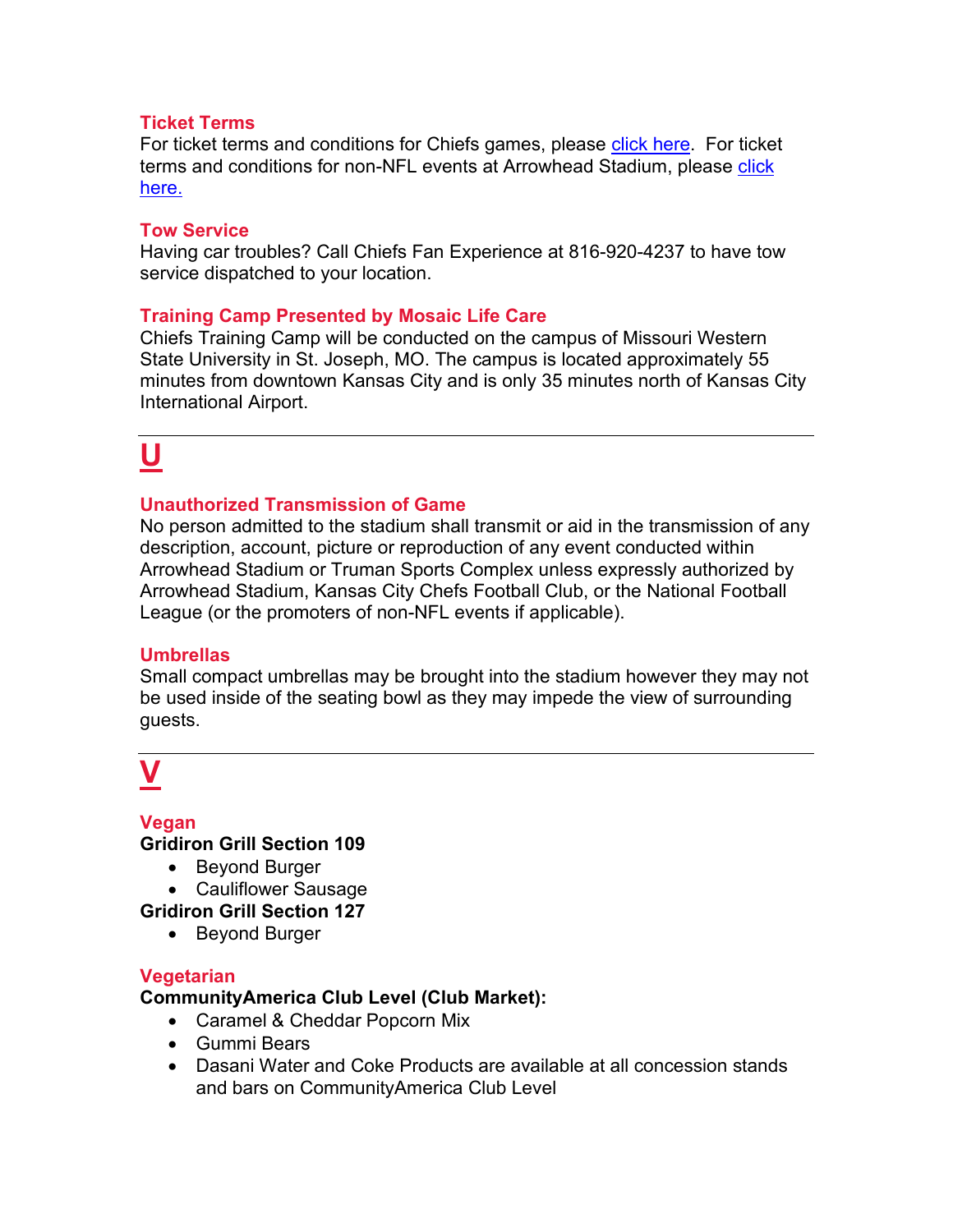### **Field Boxes and Suites:**

- Dasani Water and Coke Products **Founder's Club:**
	- Food menu will vary on every game
	- Redbridge Beer
	- Dasani Water and Coke Products

### **Field and Upper Level Options:**

- Cheese Pizza at Slice Locations
- Cheese Nachos
- Meatless Nachos at Crunch Locations
- Bavarian Pretzels
- Veggie Hot Dog at Gridiron Grill
- French Fries
- Peanuts
- Popcorn
- Three Cheese Mac and Cheese at Mac Shack
- Dasani Water and Coke Products

#### **Video Boards**

Arrowhead Stadium features two large HD video display boards called "Arrowvision" which are located in the east and west side of the stadium seating bowl. In addition, Arrowhead Stadium is equipped with a ribbon board which is located on the 200 Concourse façade in the interior seating bowl.

#### **Video Cameras**

For safety and security, video cameras or professional cameras (lenses) are prohibited in Arrowhead Stadium. Small still cameras are permitted into Arrowhead Stadium. Small still cameras are those that are no larger than 6″ wide and 6″ long.

#### **VIP Entrances**

Entrances are available for CommunityAmerica Club Level, Suite and Founder's Club patrons at the Founder's Plaza Gate located on the north side of the stadium in front of Lot M.

For CommunityAmerica Club Level, Suite and Penthouse patrons, entry is also available at the Tower Gate, located on the south side of the stadium in front of Lot E.

#### **Visiting Team Fans**

Visiting team fans at Arrowhead Stadium are welcome and treated as any other guest. If there is a situation where a visiting team fan is treated unfairly, alert stadium personnel or Text "CHIEFS" <space> YOUR LOCATION AND ISSUE TO 69050 to report a problem. They will alert Arrowhead Stadium Security and the matter will be dealt with appropriately.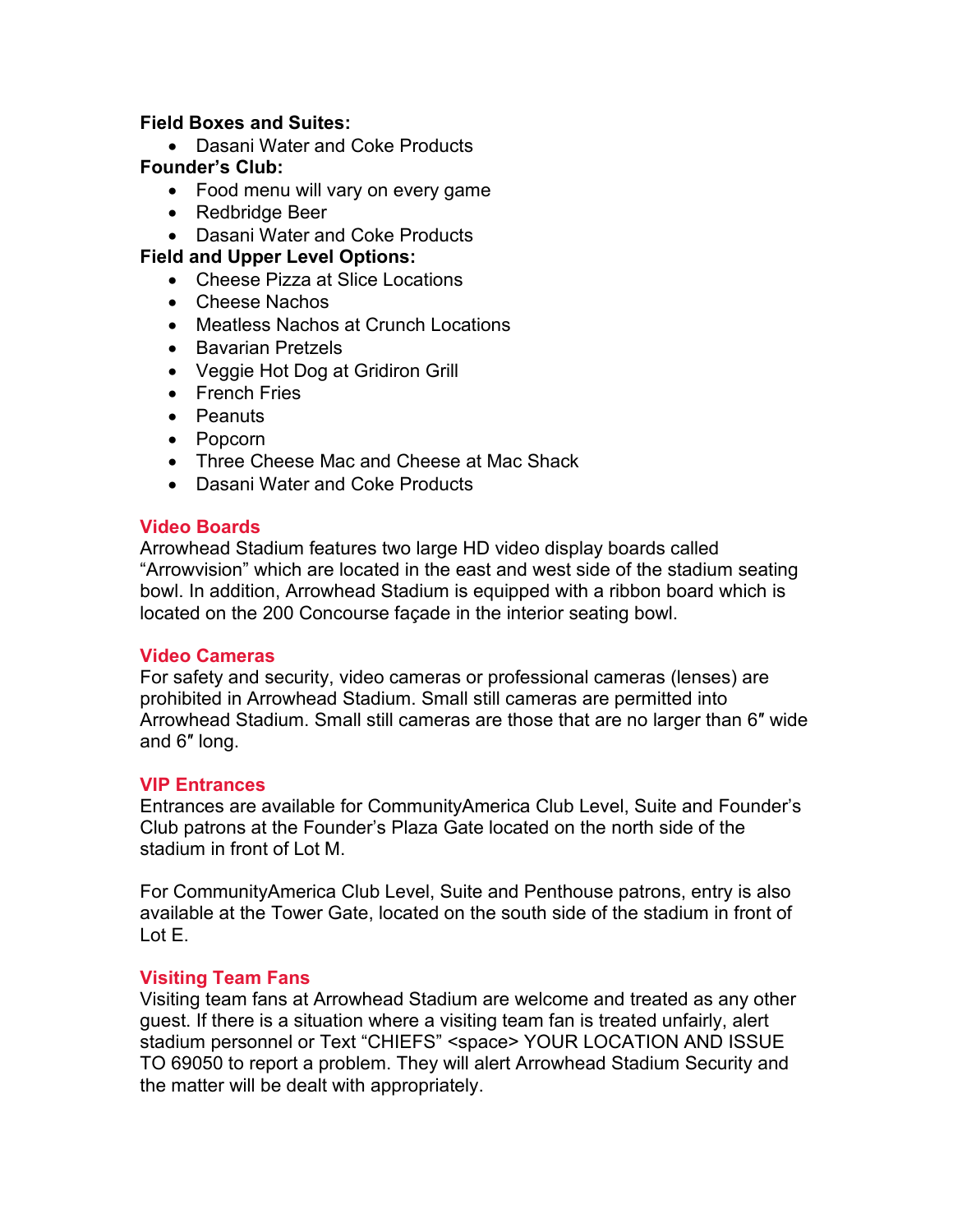Verbal or physical harassment of the fans of the visiting team or their guests will be considered unruly behavior and grounds for ejection or arrest.

## **W**

## **Water Fountains**

Water fountains are located throughout the concourses of Arrowhead Stadium.

Locations:

- **Field Level Locations:** 108; 111; 127; 129
- **CommunityAmerica Club Level Locations:** 205; 220; 228; 243
- **Upper Level Locations:** 304; 309; 316; 320; 327; 332; 344

### **Weapons**

Weapons of any kind are strictly prohibited at Arrowhead Stadium, including the following:

- Parts of guns and firearms
- Toy/replica weapons
- Spear guns
- Stun guns/shocking devices
- Pellet guns
- Starter pistols
- Bowes and arrows
- Tools
- Brass knuckles
- Hammers
- Pocket knives and knives of all sizes
- Scissors
- Martial art knives and nunchucks
- Tweezers
- Cigar cutter
- Axes
- Golf clubs
- Baseball bats
- Any other substance or weapon that may be deemed dangerous by stadium personnel

## **Weather Delays**

Weather delays for NFL events are unusual, however lightning, strong winds, and heavy snowfall may delay or postpone a game or event. In the event of a weather-related evacuation or relocation, please listen to the instructions of the stadium personnel.